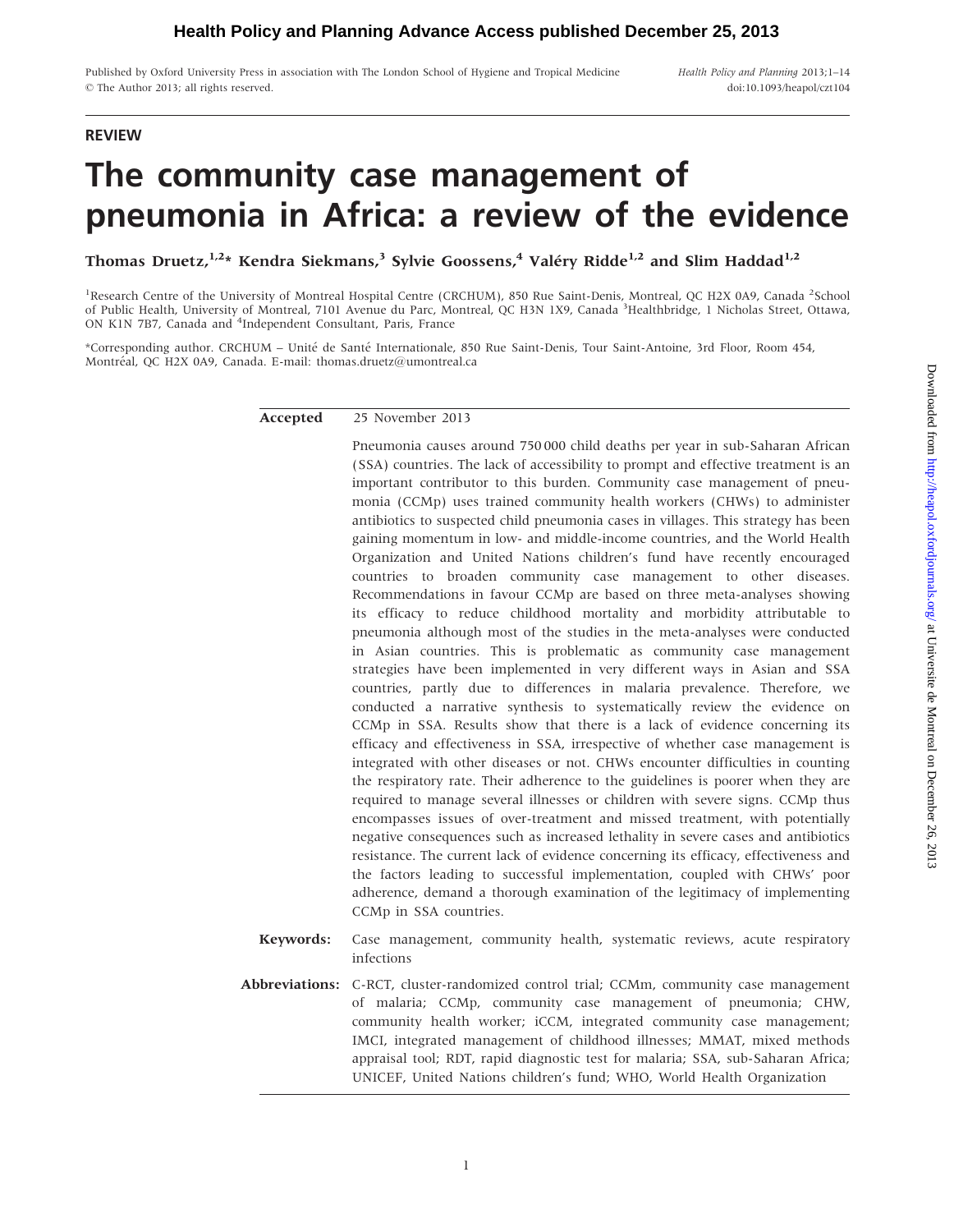## KEY MESSAGES

- There is a lack of evidence concerning the impacts of community case managements of pneumonia on childhood mortality and morbidity in African countries, irrespective of whether the management is integrated to other diseases or not.
- $\bullet$  Community health workers' (CHWs) performance in managing pneumonia suffers from challenges associated with counting the respiratory rate, which entails severe issues of over-treatment and miss-to-treat.
- $\bullet$  African policy planners should use great caution in interpreting the efficacy of community case management of pneumonia extrapolated from the scientific literature because most of the studies have been conducted in Asian countries.
- $\bullet$  Innovative approaches to increase CHWs' adherence to the guidelines must be tested before integrating community case management to other diseases, namely malaria.

# Introduction

Pneumonia is the leading cause of death in children under 5 years old ([WHO 2008b](#page-12-0)). In sub-Saharan Africa (SSA) alone,  $\sim$ 750 000 child deaths were caused by pneumonia in 2008 [\(Black](#page-10-0) et al. 2010). The lack of prompt and accessible treatment for vulnerable populations is a major and well-known contributor to this burden ([Kallander](#page-11-0) et al. 2008). In 1982, the World Health Organization (WHO) launched the acute respiratory infections programme with the objective of establishing clinical guidelines to help healthcare personnel diagnose and treat pneumonia [\(Riley 1982\)](#page-12-0). A decade later, these guidelines would be broadened to other diseases (namely malaria, diarrhoea and malnutrition) in the integrated management of childhood diseases (IMCI) strategy [\(Gove 1997\)](#page-11-0).

In the meantime, studies suggested that primary healthcare personnel could also manage pneumonia with the help of a simplified algorithm ([Shann](#page-12-0) et al. 1984). This led the WHO and United Nations children's fund (UNICEF) to launch in 1986 the strategy known as the community case management of pneumonia (CCMp), which consists in the selection, training and supervision of community health workers (CHWs) who administer antibiotics in simple pneumonia cases ([WHO 1986](#page-12-0)). Studies conducted in Asia have shown that under good implementation conditions (defined as those with regular supervision, support from the health sector and adequate initial training), CHWs can significantly reduce childhood mortality and morbidity attributable to pneumonia in countries with insufficient human resources for health care ([Winch](#page-12-0) et al. [2005](#page-12-0)). A 2008 survey showed that 12 of the 16 Asian countries who had been recommended for this strategy had at that time implemented the CCMp [\(Marsh](#page-11-0) et al. 2008)—some of them at a large-scale level ([Dawson](#page-11-0) et al. 2008).

Until recently, CCMp had received less attention in SSA, both from researchers and programme planners ([Winch](#page-12-0) et al. 2005; [WHO and UNICEF 2006](#page-12-0); [Marsh](#page-11-0) et al. 2008; [Yeboah-Antwi](#page-12-0) et al. [2010](#page-12-0)). In SSA countries where malaria is endemic, the WHO had recommended from 1992 until recently that primary healthcare personnel administer presumptive antimalarial treatments for non-complicated fevers in children [\(WHO Regional](#page-12-0) [Office for Africa 1992;](#page-12-0) [WHO 2004](#page-12-0)). The malaria prevalence and mortality in SSA countries ([WHO 2010b](#page-12-0);

[Meyrowitsch](#page-11-0) et al. 2011) combined with the lack of resources for laboratory diagnosis ([Ukwaja](#page-12-0) et al. 2011) justified this presumptive strategy. But the systematic association of fever with malaria limited the diagnosis of pneumonia and the adoption of community-based interventions against it. Consequently, many pneumonia cases remained untreated, worsening the burden of the disease [\(Kallander](#page-11-0) et al. 2008). In 2008, a WHO report entitled Community-directed interventions for major health problems in Africa still did not mention pneumonia [\(WHO 2008a\)](#page-12-0)—the combination of malaria and pneumonia management at the community level had been envisaged in 2004 [\(WHO and UNICEF 2004\),](#page-12-0) but was not officially endorsed until 2012 when the WHO and UNICEF issued a statement promoting integrated community case management (iCCM) ([WHO and UNICEF](#page-12-0) [2012](#page-12-0)).

In 2010, the fear of resistance to artemisinin-combination therapy ([WHO 2010a](#page-12-0)) and the spread of rapid diagnostic tests (RDTs) ([D'Acremont](#page-11-0) et al. 2009) led the WHO to recommend that antimalarial treatment be administered only after parasitological confirmation, even in febrile children ([WHO 2010a](#page-12-0)). As a result, the issue of non-malarial acute undifferentiated fevers—febrile illnesses with no indication of an organ-specific disease after diagnosis of malaria has been excluded ([Joshi](#page-11-0) et al. [2008](#page-11-0))—has been emerging and is a potential avenue to further promote efforts against pneumonia in SSA [\(Rutebemberwa](#page-12-0) et al. [2009](#page-12-0); [Baiden](#page-10-0) et al. 2011b; [Chanda](#page-10-0) et al. 2011). A UNICEFpiloted survey in the 'countdown to 2015 countries' found that out of the 40 SSA countries with available data, 28 had implemented CCMp programmes in 2010—compared to only 11 in 2005 [\(UNICEF 2012\)](#page-12-0).

While there are increasingly more countries implementing CCMp, the consequences for this strategy in SSA countries where malaria is endemic are still being debated among scientists, healthcare professionals and community health programme planners. Based on recent studies indicating that community case management of malaria (CCMm) is effective in several SSA countries (Ghana, Uganda, Nigeria, Ethiopia, Malawi and Burkina Faso) and acceptable to local communities [\(Chinbuah](#page-10-0) et al. 2006; Ajayi et al. [2008a,b;](#page-10-0) [Akweongo](#page-10-0) et al. [2011](#page-10-0)), that CHWs can perform malaria RDTs [\(Harvey](#page-11-0) [et al.](#page-11-0) 2008; [Chanda](#page-10-0) et al. 2011; [Ishengoma](#page-11-0) et al. 2011; [Mubi](#page-11-0)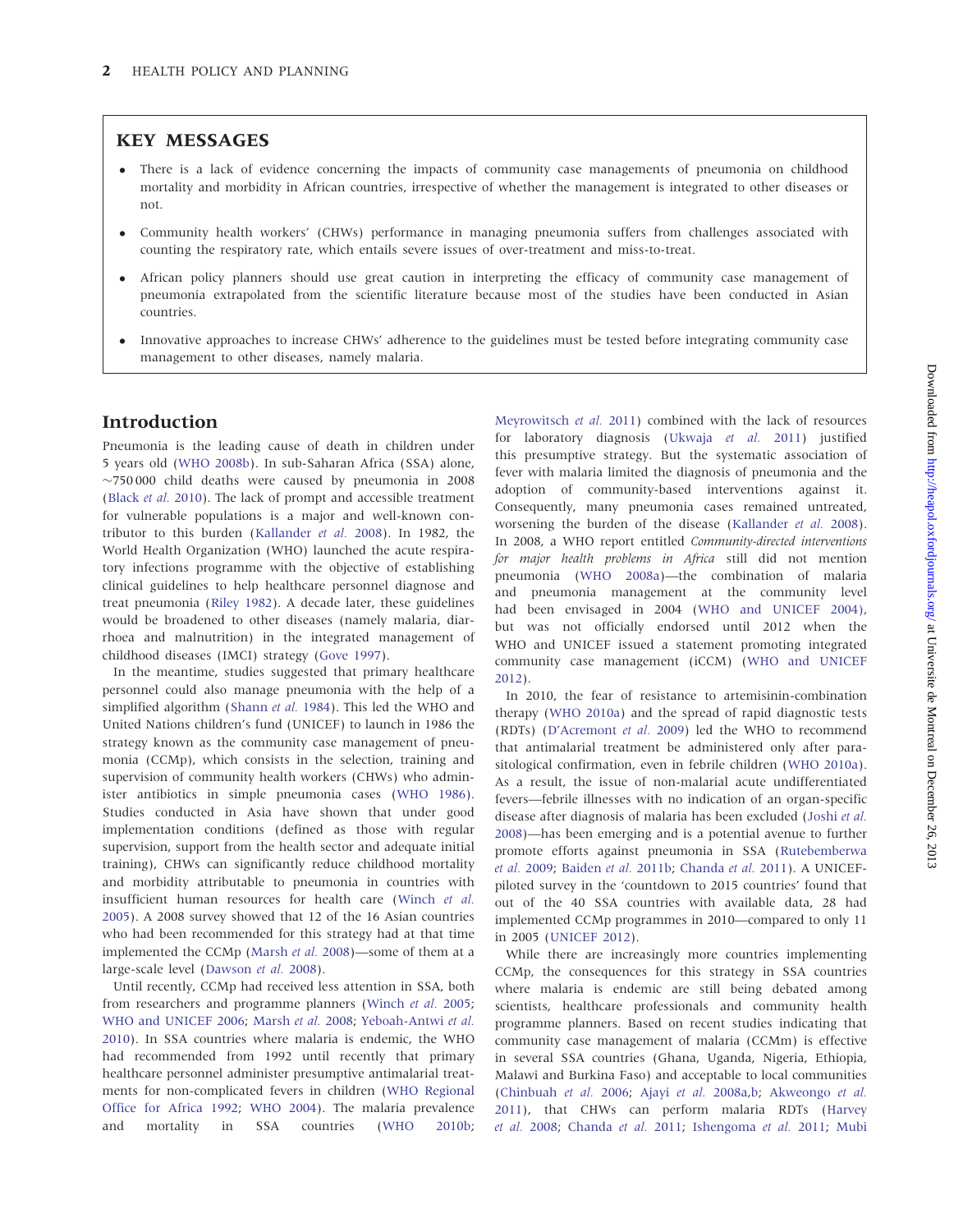<span id="page-2-0"></span>[et al.](#page-11-0) 2011), and on meta-analyses showing that CCMp is effective in reducing child mortality ([Sazawal and Black 1992](#page-12-0); [Sazawal](#page-12-0) et al. 2003; [Theodoratou](#page-12-0) et al. 2010), the potential impacts of a combined malaria and pneumonia CCM are under investigation [\(Hildenwall](#page-11-0) et al. 2007; [Kallander](#page-11-0) et al. 2008; [Marsh](#page-11-0) et al. 2008). Some go further and see an opportunity to implement iCCM, which replicates the IMCI strategy at the community level [\(Perez](#page-11-0) et al. 2009; [Ukwaja](#page-12-0) et al. 2011; [Chopra](#page-11-0) [et al.](#page-11-0) 2012; [WHO and UNICEF 2012](#page-12-0)). In this context they highlight CHWs' effectiveness to treat or prevent the deadliest diseases, and explore their contribution to reducing childhood mortality and reaching the '2015 Millennium Development Goals' ([Haines](#page-11-0) et al. 2007; [Lewin](#page-11-0) et al. 2010). There are some reservations concerning iCCM because of the numerous barriers and difficulties to sustainably implement such interventions at a large scale (Liu et al. [2011\)](#page-11-0). The negative prospect associated with creating a parallel, second-rate, health system—with dangerous consequences in severe cases—is also anticipated [\(Aubouy 2011\)](#page-10-0). Finally, the introduction of malaria RDTs could trigger a non-rational use of antibiotics if they become routinely administered to febrile cases with negative results ([Baiden](#page-10-0) et al. [2011b](#page-10-0)). This inappropriate use may increase resistance to antibiotics ([English and Gaur 2010](#page-11-0)). If CHWs are to use diagnostic tests at the community level, these should arguably better distinguish between parasitological, viral and bacterial infections.

To our knowledge, there has been no systematic examination of CCMp interventions implemented in SSA countries. Three meta-analyses have examined CCMp impacts [\(Sazawal and](#page-12-0) [Black 1992;](#page-12-0) [Sazawal](#page-12-0) et al. 2003; [Theodoratou](#page-12-0) et al. 2010), but only one of the 15 included studies took place in SSA [\(Mtango](#page-11-0) [and Neuvians 1986\)](#page-11-0)—its results are discussed below. This is problematic since community health programmes have been implemented in different ways in Asian and SSA countries, partly due to distinct epidemiological, socioeconomic and political contexts. Indeed, the African context is characterized by a higher prevalence of malaria, by lower overall literacy rates and by fewer public services, with more limited access ([Winch](#page-12-0) et al. [2005](#page-12-0); [Marsh](#page-11-0) et al. 2008).

Consequently, the aim of this article is to produce a review of the evidence on CCMp programmes in SSA. Adhering to the instructions for producing a narrative synthesis ([Popay](#page-11-0) et al. [2006](#page-11-0)), we delimited our review question to: 'What is the current state of knowledge concerning the effects and the implementation of a CCMp intervention in SSA?'

## Methodology

We chose to produce a narrative synthesis, which can be defined as 'approach to the systematic review and synthesis of findings from multiple studies that relies primarily on the use of words and texts to summarize and explain the finding of the synthesis' ([Popay](#page-11-0) et al. 2006). In contrast to 'narrative reviews' and 'evidence syntheses', narrative syntheses entail a systematic and pre-defined search strategy, but they are more focused on producing a textual synthesis than other types of systematic reviews such as quantitative meta-analyses. However, narrative synthesis can be used to review quantitative as well as qualitative data justifying its use in the current study. In the present case, a quantitative meta-analysis was not an option because there were very few experimental or quasi-experimental studies and their study outcome varied.

We followed the steps suggested in the Popay et al. [\(2006\)](#page-11-0) framework to improve the quality of our narrative synthesis. Once our review question was defined, we conducted a systematic review of studies evaluating or describing CCMp interventions in SSA countries. We considered all types of evaluations (impact, effectiveness, efficacy, implementation, feasibility and acceptability) and study outcomes. Broader interventions—implementing an integrated management of several diseases—were included in our review as long as pneumonia management was specifically addressed.

#### Search strategy

Twelve databases were searched for free-text words (Medline, Embase, CAB Abstracts, Popline, Web of Knowledge, African Journals on line, Business Source Premier, Cumulative Index to Nursing and Allied Health Literature, Banque de données en santé publique, Educational Resources Information Center, Evidence-Based Medicine Reviews and Current Contents). The exact expression 'CCMp' was systematically searched for, as well as a combination of terms using two Boolean logic operators (AND, OR) and a truncation sign (\*) as an openended term (Box 1). The language used in the search was English, but articles written in French were also included. When available, we used filters to limit the search from January 1986—year of the introduction of the CCMp strategy to present (September 30, 2012). We also looked for crossreferences in three literature reviews and a WHO database on acute respiratory infections ([https://apps.who.int/chd/-publica](https://apps.who.int/chd/-publications/ari/aripub.htm) [tions/ari/aripub.htm](https://apps.who.int/chd/-publications/ari/aripub.htm)). Duplicates were identified and removed by listing all citations in an Excel spreadsheet.

Box 1 Search terms used for systematic review on CCMp evaluations in Africa.

**Exact expression** [all fields]

- community case management of pneumonia.

Boolean expression [all fields]

- (community health worker\* OR lay health worker\* OR village health worker\* OR community health volunteer\* OR lay health volunteer\* OR village health volunteer\*) AND
- (pneumonia OR acute lower respiratory infection\*) AND
- (antibiotic\* OR amoxicillin OR cotrimoxazole).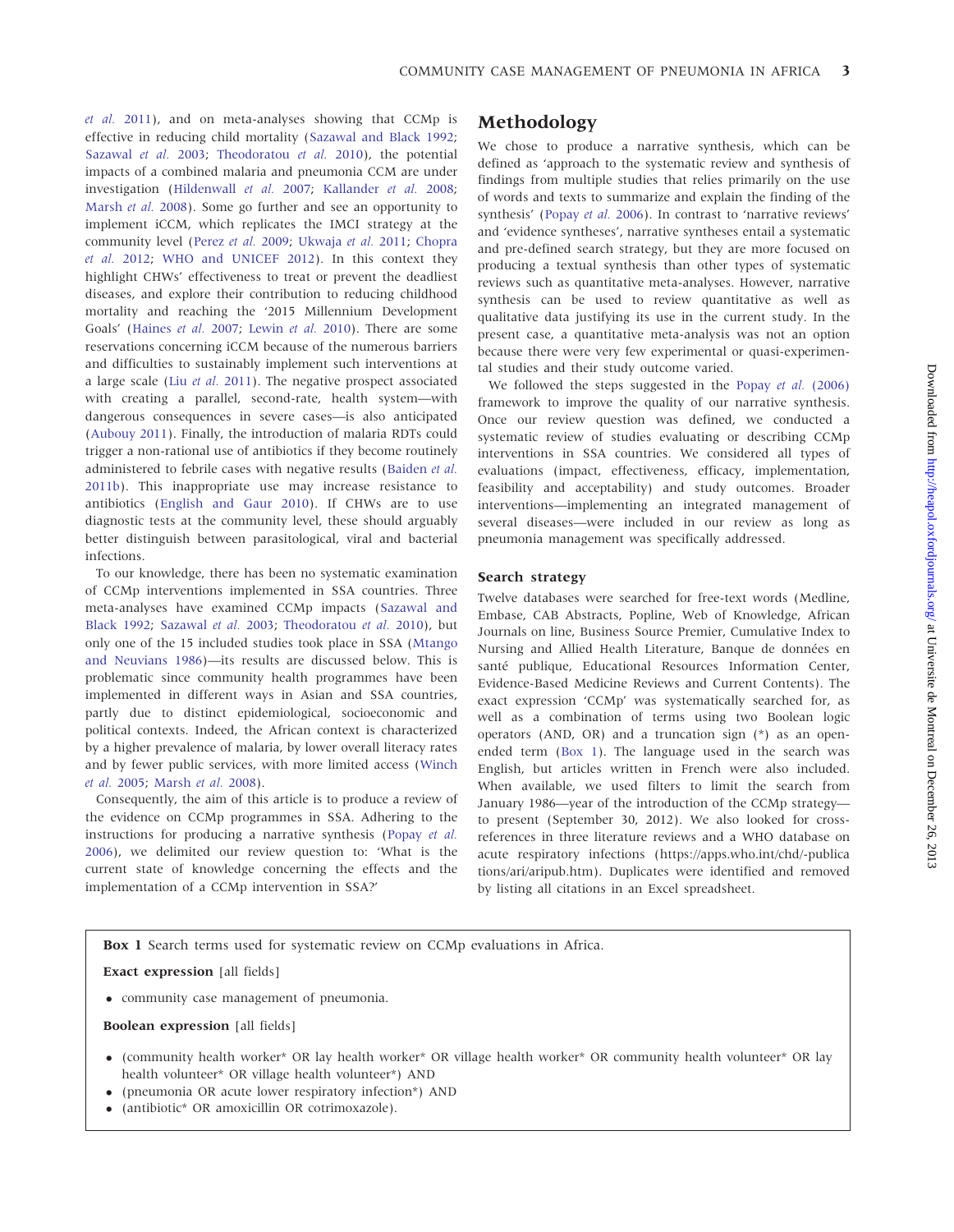Box 2 Inclusion and exclusion criteria.

#### Exclusion criteria (stage 1)

- The document was not published in a peer-reviewed journal.
- The title or abstract of the document mention that the focus is a disease other than acute lower respiratory infections or pneumonia.
- The title or abstract of the document mention that the study was conducted in a country outside Africa.

#### Inclusion criteria (stage 2)

- The article presents original empirical data.
- The article concerns community health workers who respect the three basic criteria of the WHO definition.
- The article evaluates a community CCMp intervention.

#### Eligibility criteria

Papers were screened in a two-stage process ([Box 2\)](#page-2-0). First, we screened titles and abstracts using three exclusion criteria. Papers that undoubtedly met at least one exclusion criterion were removed. Two inaccessible papers were also discarded. Second, we read retained papers in their entirety to determine if they respected all three inclusion criteria. Screening the papers for inclusion criteria required establishing three definitions.

First, we used the WHO definition of CHWs as actors (1) working in the community in which they live, (2) with shorter training than professional workers and (3) partially integrated or supported by the formal health sector [\(WHO 1989\)](#page-12-0). We did not take into consideration two common CHW's characteristics (selection by and answerable to their community) as most studies do not give information about those. Second, we defined a CCMp intervention as the management by CHW (with antibiotics administration) of children with acute lower respiratory infections, including pneumonia. Evaluations of interventions implementing an integrated management of several diseases were included if acute lower respiratory infections or pneumonia was one of them. Third, we defined a child as an individual ranging from 1 to 59 months of age. We therefore purposely excluded neonatal infections, for which different programmes of CHW management exist.

In this second stage of the screening process, all studies meeting the four inclusion criteria were included regardless of their design or methodology; we assessed quality in a subsequent stage (see 'Analysis' section). We retrieved original articles from the relevant meta-analyses and checked their conformity to the exclusion and inclusion criteria. We also hand-searched the reference list of eligible papers for additional references. Then, we listed all references and looked for the citation using the Thomson Reuters Web of Knowledge (formerly ISI) database.

#### Analysis

Following the Popay et al[. \(2006\)](#page-11-0) framework, we focus on three elements. First, we conducted a preliminary analysis of the content. This allowed us to identify three recurrent themes of evaluation: impact on mortality/morbidity attributable to pneumonia, CHWs' adherence to the guidelines and implementation issues including contextual factors. We relied upon this 3-fold categorization to separate study outcomes (impact/effects,

adherence of CHWs to the guidelines, implementation) and organize the results. We chose to separate CHWs' adherence from the implementation theme due to the importance given to the former in the material. Second, we extracted and presented as much information as possible on the design study and evaluation procedures allowing for the comparison of results across different studies. Design descriptions follow evaluation conventions presented in [Shadish](#page-12-0) et al. (2001). Links between the study authors and the implementers of the intervention were either mentioned in the article or induced by reading the affiliations, acknowledgments and methodology sections. Third, we considered the quality of the studies by applying the 'Mixed methods appraisal tool (MMAT)' ([Pluye 2013\)](#page-11-0), because some studies mixed quantitative and qualitative analysis of data. Despite the absence of an uncontested tool to assess simultaneously the quality of quantitative, qualitative and mixed methods studies, the MMAT showed intra-class correlations ranging from 0.7 to 0.9 ([Pluye](#page-11-0) et al. 2009; Pace et al. [2012\)](#page-11-0). In addition, our desire to influence policy led us to reflect deeply on the current debate about the relevance of combining the community management of pneumonia with other diseases.

## Results

#### Description of the material

Results of our research strategy are detailed in [Figure 1](#page-4-0). We retained 15 articles that we coded from 1 to 15 (for the coding assignment, see 'References' section), presenting the results originating from nine distinct research sites ([Table 1](#page-5-0)). The selected studies varied widely in terms of their design, objective and hypotheses, scope and duration and the type of programme considered [\(Table 2](#page-6-0)). Only one study evaluated a programme implemented under real-life conditions [\[2\]](#page-12-0). In most of the studies (8 of 15), the evaluation was not entirely independent the implementer (co-)authored the study [\[1,](#page-12-0) [6,](#page-13-0) [7,](#page-13-0) [10–14](#page-13-0)].

One study combined two designs to evaluate the same outcome [[10\]](#page-13-0). The majority of studies (11 of 15) examined primarily the CHWs' performance, and all but one of these was observational. Of the four experimental or quasi-experimental designs, two measured the impact on mortality (they took place more than 20 years ago), one evaluated the effects on treatment failures and health-seeking practices and one compared CHWs' performance in  $CCMm$  vs  $CCMm + p$  interventions.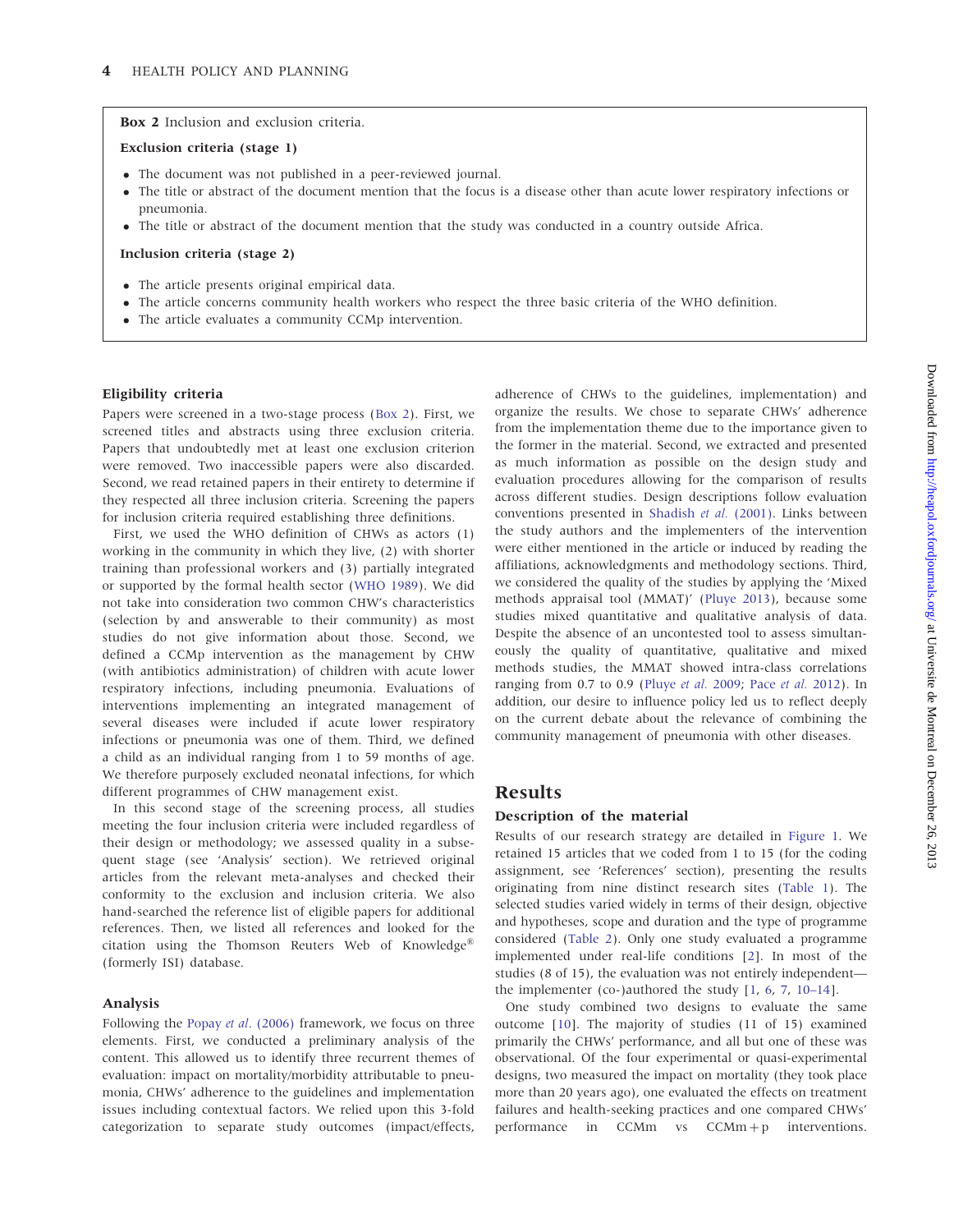<span id="page-4-0"></span>

Figure 1 Flow chart of the research strategy.

Longitudinal studies lasted from 3 months to 4 years. Essential characteristics of CCMp interventions showed considerable heterogeneity across studies—e.g. the length of the CHWs' training ranged from 2 to 42 days. A summary of main results is available in the [Supplementary File 1.](http://heapol.oxfordjournals.org/lookup/suppl/doi:10.1093/heapol/czt104/-/DC1)

The small number of studies, the fact that all but two were conducted in East Africa and their methodological heterogeneity call for caution concerning the comparability and generalizability of the results to other contexts. Most of the studies provided very little information on CHWs' characteristics and the context of implementation. While the performance of CHWs was the most frequent study outcome, measurement methods were not always similar—the evaluation was either made by clinicians in unusual work conditions for CHWs or by the examination of inconsistencies in CHWs' registries. In addition, the management algorithms and the type of antibiotics administered varied.

Results of the review of study quality are presented in [Table 2](#page-6-0). Based on the mixed methods evaluation tool, five studies had a score equal or inferior to 50% [\[2,](#page-12-0) [5](#page-12-0), [7,](#page-13-0) [13](#page-13-0), [14](#page-13-0)], which means that they met two or fewer of the four criteria used to appraise quality (for details, see the [Supplementary File](http://heapol.oxfordjournals.org/lookup/suppl/doi:10.1093/heapol/czt104/-/DC1) [2](http://heapol.oxfordjournals.org/lookup/suppl/doi:10.1093/heapol/czt104/-/DC1)) ([Pluye 2013\)](#page-11-0). However, these scores should be considered with caution, given the aforementioned diversity of the studies. Moreover, the tool used is still under development and may not consider the same elements of methodological quality as other tools developed for quantitative studies. Results are therefore presented to allow for the reader's own critical assessment. Due to the absence of an undisputed definition of quality, the small number of studies included and the congruence of their results, we chose not to exclude any of the 15 studies on the grounds of their quality appraisal or time of publication. The reader should keep in mind that most of the studies were observational.

## CHWs' adherence to guidelines

To evaluate CHWs' adherence to guidelines, three studies relied upon their registries [[3](#page-12-0), [12,](#page-13-0) [14\]](#page-13-0), six directly observed CHWs in a health facility [[1](#page-12-0), [4,](#page-12-0) [6](#page-13-0), [8,](#page-13-0) [11,](#page-13-0) [13\]](#page-13-0) and two did both [[5](#page-12-0), [10](#page-13-0)]. One specifically compared the two methods of assessment, revealing that CHWs evaluated under direct observation changed their management practices and provided treatment more consistent with the guidelines compared to their classifications in routine conditions [\[10](#page-13-0)]. While some only presented average overall adherence scores [\[11](#page-13-0), [12](#page-13-0)], the majority of studies separated the process into four chronological steps: assessment, classification, treatment and referral.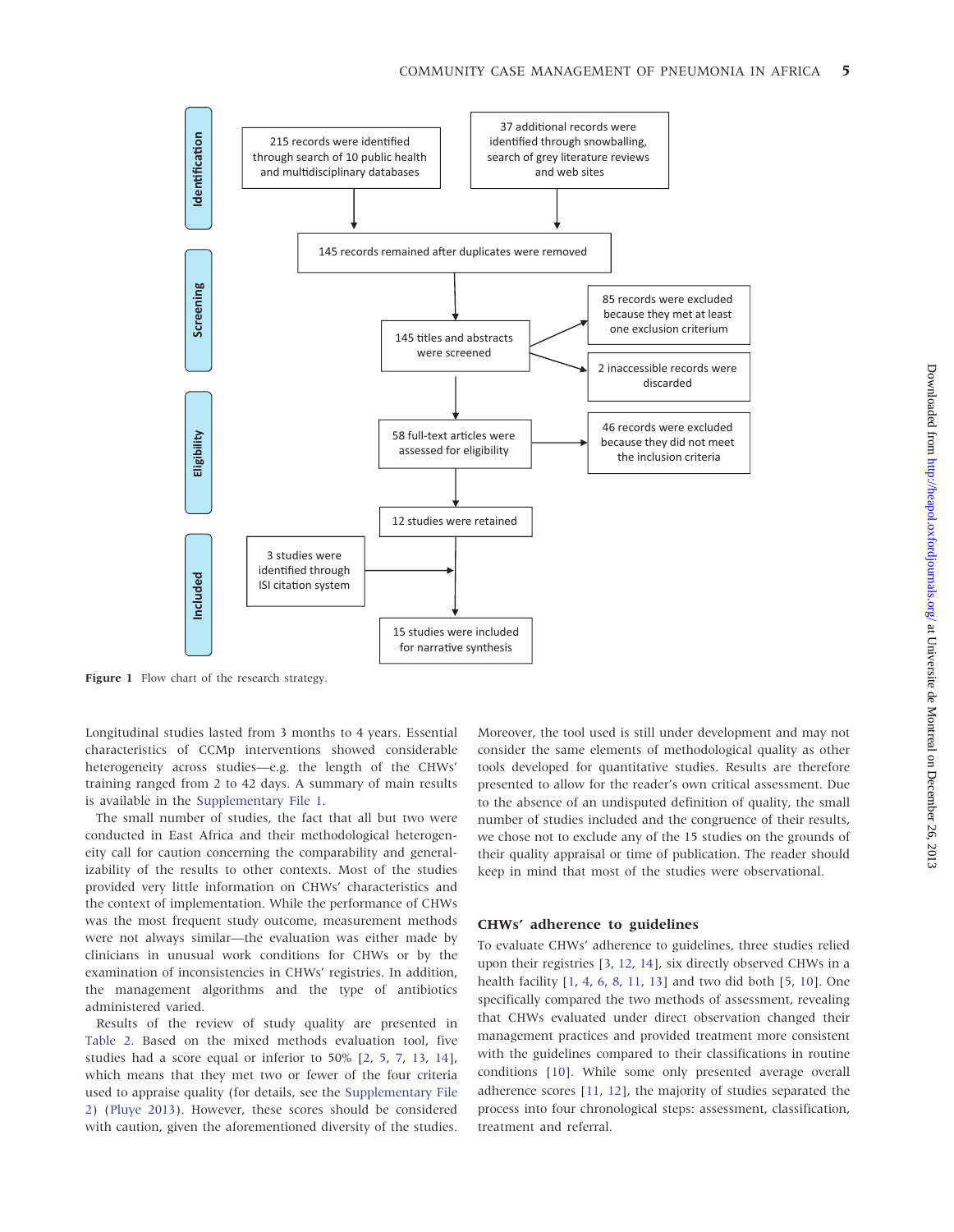| #              | First author | Year of<br>publication | Country  | Type of programme               | CHW's<br>training | Implementer of<br>the programme/<br>intervention | Programme scope                               | # CHWs<br>under<br>study |
|----------------|--------------|------------------------|----------|---------------------------------|-------------------|--------------------------------------------------|-----------------------------------------------|--------------------------|
| $\overline{7}$ | Mtango       | 1986                   | Tanzania | CCMp                            | $\overline{?}$    | A co-operation agency<br>and WHO                 | 1 district                                    | $\overline{?}$           |
| 2              | Greenwood    | 1990                   | Gambia   | Integrated intervention         | 42 days           | National authorities                             | National                                      | 41                       |
| 6              | Kelly        | $2001*$                | Kenya    | Integrated intervention         | 21 days           | An NGO                                           | 1 district                                    | 322                      |
| 13             | Sylla        | 2004**                 | Senegal  | CCMp                            | 3 days            | <b>UNICEF</b>                                    | 4 districts                                   | 107                      |
| 4              | Kallander    | 2006                   | Uganda   | CCMp                            | 2 days            | Research team                                    | 1 district                                    | 96                       |
| 10             | Rowe         | 2006*                  | Kenya    | Integrated intervention         | 15 days           | An NGO                                           | 1 district                                    | 103                      |
| 11             | Rowe         | 2007*                  | Kenya    | Integrated intervention 15 days |                   | An NGO                                           | 1 district                                    | 125                      |
| 14             | Sylla        | $2007**$               | Senegal  | CCMp                            | 3 days            | <b>UNICEF</b>                                    | 4 districts                                   | 107                      |
| 12             | Rowe         | 2007b*                 | Kenya    | Integrated intervention         | 15 days           | An NGO                                           | 1 district                                    | 114                      |
| 1              | Degefie      | 2009                   | Ethiopia | Integrated intervention         | 7 days            | An NGO                                           | 1 district                                    | 38                       |
| 15             | Yeboah-Antwi | $2010***$              | Zambia   | $CCMp + m$                      | 5 days            | Research team                                    | 1 hospital catchment area                     | 37                       |
| 8              | Mukanga      | $2011***$              | Uganda   | $CCMp + m$                      | 8 days            | Research team                                    | 1 sub-county                                  | 14                       |
| 3              | Hamer        | $2012***$              | Zambia   | $CCMp + m$                      | 5 days            | Research team                                    | 1 hospital catchment area                     | 18                       |
| 9              | Mukanga      | $2012***$              | Uganda   | $CCMp + m$                      | 8 days            | Research team                                    | 1 sub-county                                  | 7                        |
| 5.             | Kalyango     | 2012                   | Uganda   | $CCMp + m$                      | 6 days            | Research team                                    | 1 health and demographic<br>surveillance site | 125                      |

<span id="page-5-0"></span>Table 1 Description of the programmes under study

Asterisks indicate studies coming from an identical research site.

#, number attributed to the paper; NGO, non-governmental organization.

#### Assessment

If a child shows difficulty in breathing or coughs, the IMCI guidelines classify a child with one sign (high respiratory rate) as having moderate pneumonia and a child with two signs (chest in-drawing and stridor) as having severe pneumonia [\(Benguigui and Stein 2006](#page-10-0)). Studies assessing the ability of the CHWs in identifying these signs showed that CHWs had difficulty assessing fast breathing in children, even when performed at the end of training in a clinical setting—between 29% and 51% of respiratory counts were more than 5 breaths per minute different from the gold standard, i.e. the assessment by a trained physician [\[4,](#page-12-0) [5\]](#page-12-0). CHWs correctly assessed 41–81% of children with fast breathing [[6](#page-13-0), [8\]](#page-13-0). The concordance rate between the gold standard and CHWs in discriminating between normal and fast breathing in children ranged between 79% and 84% [[4](#page-12-0), [8\]](#page-13-0). Assessment of severe pneumonia was somewhat difficult for CHWs—the average sensitivity of chest in-drawing detected by CHWs varied between 19% and 60% [[6](#page-13-0)]. No study evaluated the CHWs' ability to assess stridor; apparently the majority of interventions did not include that symptom during the CHWs' training.

#### Classification

When they had to differentiate between simple and severe pneumonia, CHWs correctly classified 32–55% of children having non-severe pneumonia (as defined by the gold standard), and 18–53% of children having severe pneumonia [[6](#page-13-0)]. This sensitivity score increased to 75–84% if there was no differentiation of severity in pneumonia diagnosis [[4,](#page-12-0) [8\]](#page-13-0). The concordance rate between CHWs' classification and the gold standard varied between 75% and 78% [\[4,](#page-12-0) [5\]](#page-12-0). Arguably, misclassification was mainly due to assessment errors, since

more than 95% of children having pneumonia (as assessed by the CHW) were correctly classified [[1](#page-12-0), [3,](#page-12-0) [14](#page-13-0)]. However, this was not the case for children having severe pneumonia (as assessed by CHWs), for whom the sensitivity score of CHWs' classification was 63% [[14\]](#page-13-0).

#### Treatment

About 80% or more uncomplicated pneumonia cases (as classified by CHWs) were coherently prescribed antibiotics [\[3,](#page-12-0) [5](#page-12-0), [8](#page-13-0), [14\]](#page-13-0). CHWs' treatment scores were lower when compared to the gold standard, i.e. the treatment recommended by a trained physician using the guidelines, especially if they had to make distinctions between severe and moderate pneumonia. In these cases, 50–65% of children with moderate pneumonia (as defined by the gold standard) were given an appropriate treatment by the CHWs [[6](#page-13-0)]. Dosage errors are an additional concern—in one study, 85% of antibiotics prescriptions were correctly dosed [\[14](#page-13-0)], while another mentioned that dosage errors were frequent [\[6](#page-13-0)].

#### Referral

In the Sylla et al. study [\[14\]](#page-13-0), CHWs referred to the nearest facility 88% of the children they had classified as having severe pneumonia or a danger sign. In another study, three successive evaluations showed that 11–60% of children classified by the gold standard (a trained physician using the guidelines) with severe pneumonia were appropriately referred by CHWs [\[6\]](#page-13-0).

#### Adherence determinants

It is not clear from this literature review what determines CHWs' adherence to the CCMp or IMCI guidelines. One study found a significant association between CHWs' education level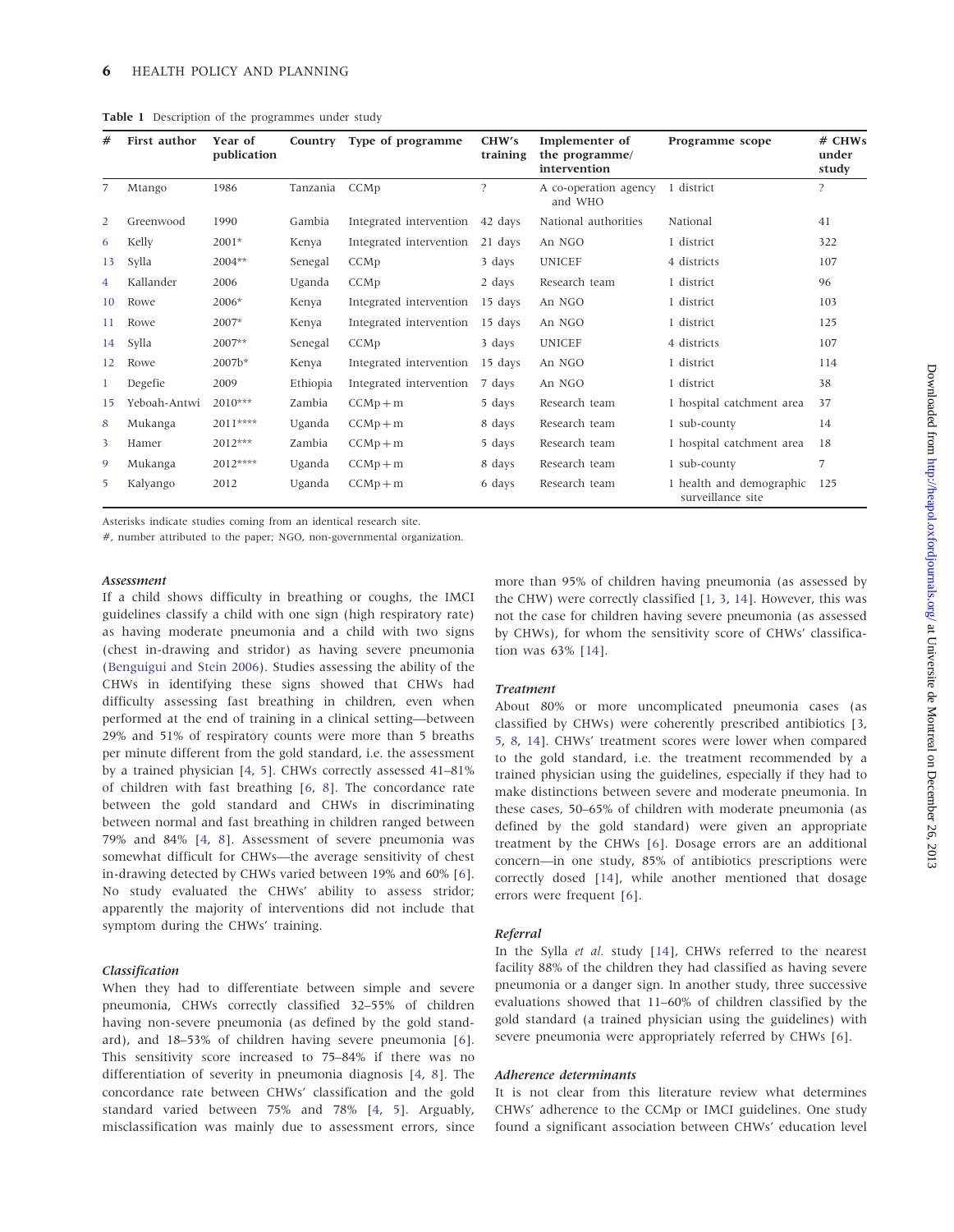<span id="page-6-0"></span>

|                 | First author | compared to the intervention<br>Beginning of the study<br>introduction        | Study design <sup>a</sup>                                      |                        | Follow-up<br>duration                    | Study outcome                    | Links between the implementer<br>and the authors                          | MMAT score <sup>b</sup> |
|-----------------|--------------|-------------------------------------------------------------------------------|----------------------------------------------------------------|------------------------|------------------------------------------|----------------------------------|---------------------------------------------------------------------------|-------------------------|
|                 | Mtango       | Identical                                                                     | 0 X 0<br>$\circ$<br>$\widetilde{\mathbb{E}}$<br>C <sup>R</sup> | $\circ$                | 2 years                                  | Impact on mortality              | One of the authors is the implementer                                     | $0\%$                   |
|                 | Greenwood    | 1 year before                                                                 | 0 X 0<br>$\circ$                                               | $\circ$                | 4 years                                  | Impact on mortality              | None                                                                      | 33%                     |
|                 | Kelly        | 10, 31 and 47 months later                                                    | $\overline{X}$ O <sub>1</sub>                                  | Ő<br>$\circ$           | NA                                       | CHWs' performance                | One of the authors is the implementer<br>The implementer funded the study | 100%                    |
|                 | Sylla        | Identical                                                                     | $\circ$                                                        |                        | $\mathbb{X}^{\mathsf{A}}$                | CHWs' performance                | I'vo of the authors are the implementer                                   | 50%                     |
|                 | Kallander    | Identical                                                                     | $\frac{0}{x}$                                                  |                        | $_{\rm NA}$                              | CHWs' performance                | Same (interventional research)                                            | 75%                     |
| ≘               | Rowe         | 5 years later                                                                 | X $O_{i=1}$                                                    | $\mathcal{O}_{i=90}$   | 3 months                                 | CHWs' performance                | One of the authors is the implementer                                     | 100%                    |
|                 |              | 5 years later                                                                 | $\frac{0}{x}$                                                  |                        | $_{\rm NA}$                              | CHWs' performance                | The implementer funded the study                                          |                         |
|                 | Rowe         | 4 years later                                                                 | $\circ$                                                        |                        | NA                                       | CHWs' performance                | One of the authors is the implementer                                     | 100%                    |
|                 |              |                                                                               |                                                                |                        |                                          |                                  | The implementer funded the study                                          |                         |
| 4               | sylla        | Identical                                                                     | X $\mathcal{O}_{i=1}$                                          | $O_{i=365}$            | 1 year                                   | CHWs' performance                | Three of the authors are the implementer                                  | $0\%$                   |
|                 | Rowe         | 2 years later                                                                 | $X$ O <sub>i=1</sub>                                           | $\mathcal{O}_{i=1825}$ | 5 years                                  | CHWs' performance                | One of the authors is the implementer                                     | 100%                    |
|                 | Degefie      | 1 year later                                                                  | $\circ$<br>$\overline{\phantom{a}}$                            |                        | $\mathbb{X}^{\mathbb{A}}$                | Impact on care-seeking practices | Five of the authors are the implementer                                   | 75%                     |
|                 |              |                                                                               |                                                                |                        |                                          | CHWs' performance                |                                                                           |                         |
|                 |              |                                                                               |                                                                |                        |                                          | Implementation determinants      |                                                                           |                         |
| $\overline{15}$ | Yeboah-Antwi | Identical                                                                     | $\circ$<br>CR                                                  |                        | 1 year                                   | Impact on morbidity              | Same (interventional research)                                            | 75%                     |
|                 |              |                                                                               | $\circ$<br>C <sup>R</sup>                                      |                        |                                          |                                  |                                                                           |                         |
|                 | Mukanga      | 3 days later                                                                  | $\frac{0}{x}$                                                  |                        | $\stackrel{\triangle}{\approx}$          | CHWs' performance                | Same (interventional research)                                            | 100%                    |
|                 | Hamer        | $\sim$                                                                        | $X$ O <sub><math>i=1</math></sub>                              | ${\rm O}_{i=365}$      | 1 year                                   | Impact on knowledge              | Same (interventional research)                                            | 75%                     |
|                 |              |                                                                               |                                                                |                        |                                          | CHWs' performance                |                                                                           |                         |
|                 | Mukanga      | 1 year later                                                                  | $\circ$                                                        |                        | $\stackrel{\triangle}{\scriptstyle\sim}$ | Implementation determinants      | Same (interventional research)                                            | 100%                    |
|                 | Kalyango     | Identical                                                                     | $\overline{X}$ O<br>$\mathbb{R}$                               |                        | 2 years                                  | CHWs' performance                | Same (interventional research)                                            | 33%                     |
|                 |              |                                                                               | $\circ$<br>C <sup>R</sup>                                      |                        |                                          |                                  |                                                                           |                         |
|                 |              | #, number attributed to the paper; NA, not applicable; CR, cluster-randomized |                                                                |                        |                                          |                                  |                                                                           |                         |

<sup>a</sup>Design descriptions follow evaluation conventions presented in Shadish *et al.* (2001). O represents an outcome measure, and X indicates the introduction of the intervention. For experimental or quasi-experimental desig Pbesign descriptions follow evaluation conventions presented in Shadish *et al.* [\(2001\)](#page-12-0). O represents an outcome measure, and X indicates the introduction of the intervention. For experimental or quasi-experimental designs, control groups are represented on the line below.

bMMAT scores were calculated following methods explained by Pluye [\(2013\)](#page-11-0). Details are available in the [Supplementary](http://heapol.oxfordjournals.org/lookup/suppl/doi:10.1093/heapol/czt104/-/DC1) File 2.

Table 2 Description of the evaluation approach Table 2 Description of the evaluation approach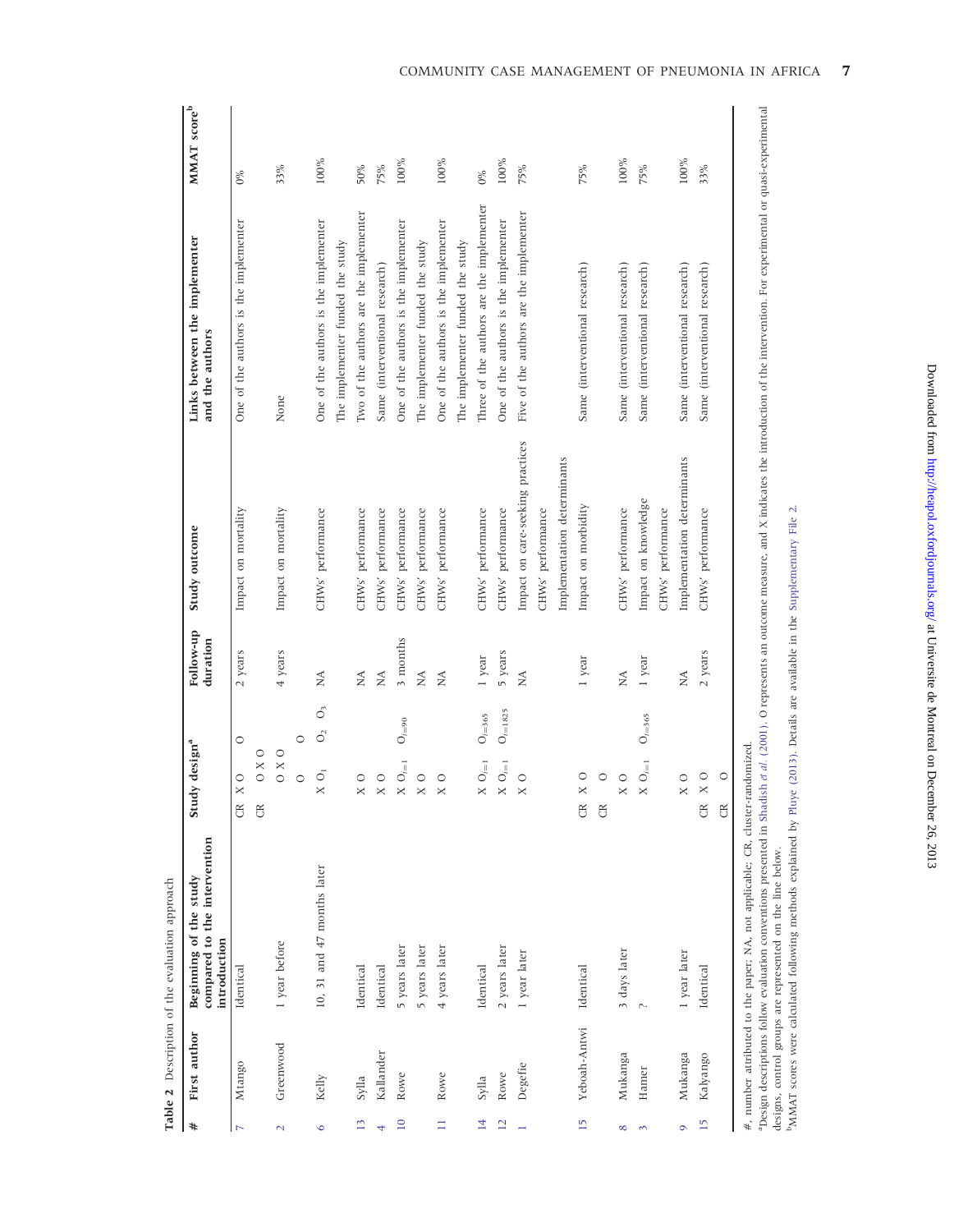and the quality of care [\[11](#page-13-0)], in contrast to two others that did not [\[4,](#page-12-0) [13](#page-13-0)]—however, these two recruited only literate CHWs. In integrated interventions, adherence was lower when children had several concurrent classifications, when they were <2 years old or when a danger sign was present [[11\]](#page-13-0). In addition, the use of treatment cards, the number of CHWs' benefits and the recording of complaints during the assessment phase were positively correlated to adherence [\[11](#page-13-0)]. Surprisingly, supervision and refresher training sessions were not always beneficial. A longitudinal analysis showed that they can have a direct negative effect on adherence scores, and even a negative longterm impact [\[12\]](#page-13-0). An interaction was observed between refresher training sessions and the severity of a child's illness—the refresher session increased the adherence score of CHWs for patients with a severe classification but decreased it in cases of patients with a non-severe classification.

## Antibiotic misuse

Antibiotic misuse, including over-treatment and failure-to-treat, is a major concern from a public health perspective. There are different situations in which the inappropriate use of antibiotics by CHWs occurs. The first occurs when the treatment is in disagreement with the CHW's own classification—between 2% and 23% of CHW-classified non-pneumonia cases were administered antibiotics [[5](#page-12-0), [8](#page-13-0), [14](#page-13-0)] while up to 18% of children classified as having pneumonia received no antibiotics at all [\[5\]](#page-12-0). In the Kalyango et al. study [\[5\]](#page-12-0), 9% of all antibiotics treatments were administered to children with no pneumonia symptoms. A second possibility is that a CHW provides antibiotic treatment consistent with his diagnosis, but the diagnosis is incorrect according to that made by a trained physician using the IMCI guidelines, i.e. 'the gold standard'. Mukanga et al. [[8](#page-13-0)] report that 16% of all antibiotic treatments were given to children without pneumonia (as established by the gold standard). In contrast, 16% of children diagnosed with pneumonia by a physician received no antibiotics because the CHWs did not classify them as such [[8](#page-13-0)]. The third type of antibiotic misuse concerns situations where the diagnosis according to the gold standard mistakenly administers a treatment; indeed, the case management guidelines have limited specificity and sensitivity [\(Weber](#page-12-0) et al. 1997). Taking these cumulative risks into consideration, Kallander et al. [[4](#page-12-0)] estimate that the proportion of over-treatment of pneumonia could reach 40% depending on the local pneumonia prevalence as could the risk of failure-to-treat. Thus, as the true prevalence of pneumonia increases, the risk of failure-to-treat grows and the risk of over-treatment diminishes.

#### CCMp implementation and uptake of CHW services

A house survey examined implementation obstacles to an integrated intervention and revealed difficulties with drug and cash management [[1](#page-12-0)]. Despite these obstacles and the presence of modest user fees, community care-seeking practices for pneumonia symptoms increased from 30% to 84% during the intervention [\[1\]](#page-12-0). Another survey showed that CHWs were the first option of treatment for 40% of sick children and that 98% of mothers were satisfied with the services they provided; in this context, using respiration rate timers and RDTs apparently reinforced CHWs' credibility [[9](#page-13-0)]. However, caregivers in the households also mentioned several key reasons for not consulting a CHW: frequent shortages of drugs, dislike of CHW services and their lack of availability. These factors were also cited in other studies, in addition to the sickness perceived as too severe [[2](#page-12-0), [5,](#page-12-0) [15\]](#page-13-0). Furthermore, proximity of the households to the CHW is a determinant in favour of their use, while the presence of a primary health centre in close proximity to the households is a deterrent against their use [[9](#page-13-0), [15](#page-13-0)].

## Impacts on mortality and morbidity attributable to pneumonia

Two studies evaluated the impact on mortality [[2](#page-12-0), [7](#page-13-0)]. The first one measured mortality at the outset and 1 year following intervention by CCMp. It revealed that the overall childhood mortality rate dropped from 40 per thousand to 35 per thousand and that the mortality attributable to pneumonia fell from 14 per thousand to 12 per thousand [\[7\]](#page-13-0), though there was no mention if this was statistically significant. The second study evaluated the impact of an integrated intervention 3 years following its introduction. It found no significant reductions in overall childhood mortality rates between the intervention area and a control area with no community intervention [\[2](#page-12-0)]. The child mortality rate attributable to acute respiratory infections decreased from 10.7 per thousand to 6.8 per thousand, but this change was not statistically significant. Repeated clinical measures showed no significant variation in the prevalence of acute lower respiratory infection and fever.

In a cluster-randomized control trial (C-RCT) conducted in Zambia, Yeboah-Antwi et al. [[15\]](#page-13-0) compared the impact on morbidity in two arms: (1) an intervention group where CHWs (equipped with malaria RDTs) treated childhood malaria and pneumonia vs; (2) a control group where CHWs (without RDTs) presumptively treated malaria and referred children with pneumonia symptoms to a health centre. Children classified with pneumonia experienced significantly less treatment failures in the intervention group (11%) than in the control group (20%)—treatment failures were defined as the persistence of pneumonia symptoms 5–7 days after initial visit to the CHW. The probability of receiving early and appropriate treatment for non-severe pneumonia cases was also significantly higher in the intervention group (68%) than in the control group (13%).

#### The combined management of pneumonia with others diseases

The five most recent articles (presenting results from three study sites) examined the combined management of malaria and pneumonia. These studies showed that CHWs' performance was consistently better if the child presented only with malaria rather than the combination of malaria and pneumonia or pneumonia alone. One experimental study showed that CHWs managing both diseases (with RDTs) significantly reduced treatment failure at Day 5 for children with non-severe pneumonia compared to CHWs managing malaria only (without RDTs) and did so without generating any differences in treatment or outcome for children with malaria [\[15](#page-13-0)]. Another experimental study comparing CCMm and  $CCMm + p$  showed no significant difference between the two groups of CHWs concerning their knowledge and performance to manage malaria [[5](#page-12-0)]. The combined use of diagnostic tools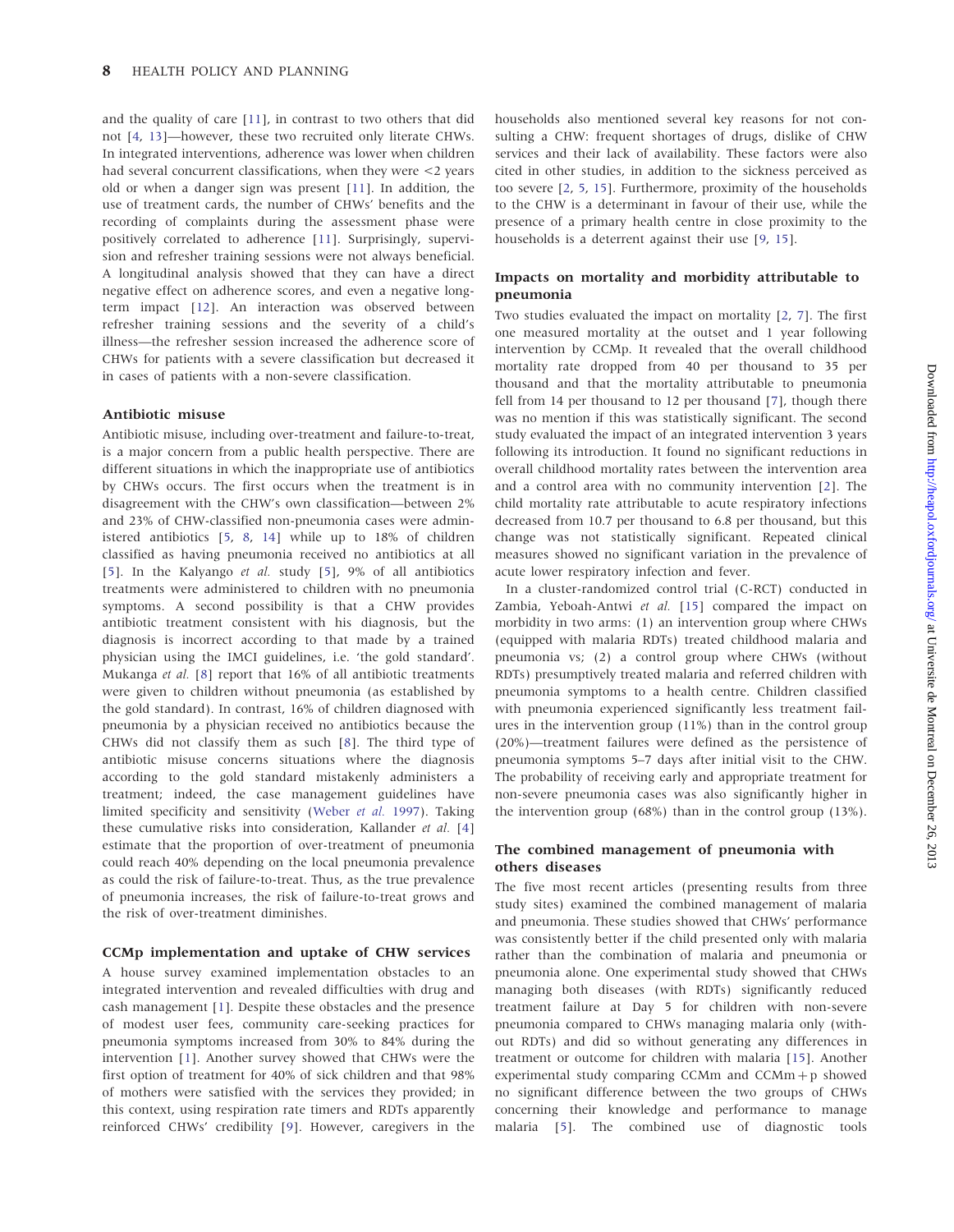(thermometer, malaria RDT and respiratory rate timer) was appropriate and acceptable in the Mukanga et al. studies [\[8,](#page-13-0) [9](#page-13-0)], but they observed more frequent difficulties in counting the respiratory rate than in measuring the temperature or using the RDT.

The integrated management of several diseases (mainly malaria, pneumonia, diarrhoea and malnutrition) has rarely been evaluated. A natural experiment showed that an integrated intervention had no positive impact on childhood mortality or morbidity (general or disease-specific) [[2](#page-12-0)]. Rather, 1-year after its introduction, the authors observed an increase of incidence of marasmus (children with weight-for-age  $\langle 60\% \rangle$ in both arms of the study, and this increase was significantly higher in the intervention area compared to the control area. In two other evaluations of integrated interventions, the complexity of IMCI guidelines was deemed the cause for the poor performance of CHWs and low adherence levels [[6](#page-13-0), [12](#page-13-0)].

# Discussion

The aim of this article is to synthesize the evidence on the CCMp at a turning point in the fight against infectious diseases for children in SSA. Indeed, while RDTs for malaria are increasing in availability and utilization, and presumptive antimalarial treatment is no longer recommended for febrile children, the issue of non-malarial acute undifferentiated fevers is emerging ([Joshi](#page-11-0) et al. 2008). The management of pneumonia by CHWs—key actors in the 'renewed primary healthcare' approach currently promoted by the WHO—is a potential answer to this challenge that has attracted a lot of attention, as shown by the increasing number of SSA countries implementing it [\(de Sousa](#page-11-0) et al. 2012; [UNICEF 2012\)](#page-12-0).

Our review shows that there have been very few studies in SSA evaluating CCMp interventions or interventions where CHWs simultaneously manage several diseases (including pneumonia). A disproportionate number of them focus on the performance of CHWs in following the guidelines and all but one of the studies considered in this review took place under controlled conditions comparable to pilot project evaluations. In addition, countries where these studies were conducted were limited in their number and regional location. The consequent paucity of evidence is striking, especially when compared with the evidence coming from studies piloted in Asian countries. However, the publication of a Supplement by the American Journal of Tropical Medicine and Hygiene in November 2012 on the iCCM interventions in Africa indicates that research is growing on the topic.

The evidence of impact on mortality is particularly poor and over 20 years out-of-date. In fact, we found only one evaluation of a CCMp intervention that observed a significant change in child mortality [\[7\]](#page-13-0). This is the only study conducted in SSA out of the 15 included in the last two meta-analyses on CCMp impacts on mortality [\(Sazawal](#page-12-0) et al. 2003; [Theodoratou](#page-12-0) et al. [2010](#page-12-0)). Since differences have been pointed out between Asian and African community case management strategies (see 'Introduction' section), policy planners from SSA countries should use great caution in interpreting the efficacy of CCMp extrapolated from this scientific literature. There may be 'stronger evidence for this model [CCMp] than for any of the other[s] [models of community case management]' ([Winch](#page-12-0) et al. [2005\)](#page-12-0), but generalizing the model to the context of malariaendemic African countries is questionable.

We observed a similar lack of evidence regarding the efficacy of combined or integrated case management models to reduce mortality or morbidity in countries where malaria is prevalent. In terms of the combined management of malaria and pneumonia, the Yeboah-Antwi study [[15](#page-13-0)] suggests that  $CCMm + p$  might have a positive effect on child morbidity related to pneumonia. However, its efficacy on mortality remains to be proven—a C-RCT conducted in SSA but published after our review found no significant differences between  $CCMm$  and  $CCMm + p$  interventions in terms of childhood mortality reduction [\(Chinbuah](#page-10-0) et al. 2012). Concerning the iCCM strategy, our review reveals that there is no evidence of a positive impact on the pneumonia-related burden in SSA. This corroborates a previous review documenting the lack of evidence concerning the efficacy of this strategy in reducing child mortality or morbidity ([Winch](#page-12-0) et al. 2005). Henceforth, there are little indications that using CHWs as 'mini-doctors' [\(Walt and Gilson 1990](#page-12-0)) to prescribe or administer treatments for multiple conditions is an appropriate answer to the challenge of extending child survival interventions at the community level [\(Bryce](#page-10-0) et al. 2005). In spite of the limited evidence, the combined and integrated models are already being implemented and promoted in several African countries ([Marsh](#page-11-0) et al. 2008; [Chanda](#page-10-0) et al. 2011).

Depending on the methods of evaluation, the phase of the diagnostic process, and the complexity of the guidelines, adherence to the pneumonia classification and treatment guidelines by the CHWs varied considerably across studies. CHWs generally obtained high adherence scores (around 80% or above) to classify, treat and refer children in accordance with their initial assessment in the diagnostic algorithm. A multicountry C-RCT conducted in Africa after the review showed similar performance of CHWs in administering antibiotic treatments to children they had classified as having pneumonia [\(Mukanga](#page-11-0) et al. 2012). However, our review reveals that when compared with the gold standard, these scores diminished, notably because CHWs experienced numerous difficulties during the first phase (assessment). Accurately counting the respiratory rate remains a major problem for them, despite the use of respiratory timers that were expressly developed by the WHO and UNICEF to address this challenge [\(Rasmussen](#page-11-0) et al. [2000](#page-11-0)).

Our analysis revealed two key findings in terms of low adherence by CHWs. The first factor relates to the integrated management of several diseases. We observed that adherence scores were lower in integrated interventions than in CCMp interventions. In addition, in integrated interventions, these scores decreased when a child had several concurrent illnesses diagnosed by the CHW. Moreover, CHWs managing both malaria and pneumonia cases tended to miss treating a large proportion of children with pneumonia only—echoing the difficulties in distinguishing pneumonia from malaria on clinical grounds that have been reported for decades, even in hospitals ([Bassat](#page-10-0) et al. 2011). While the debate concerning the number of roles or functions a CHW can effectively perform is still open [\(Haines](#page-11-0) et al. 2007), these results suggest that CHWs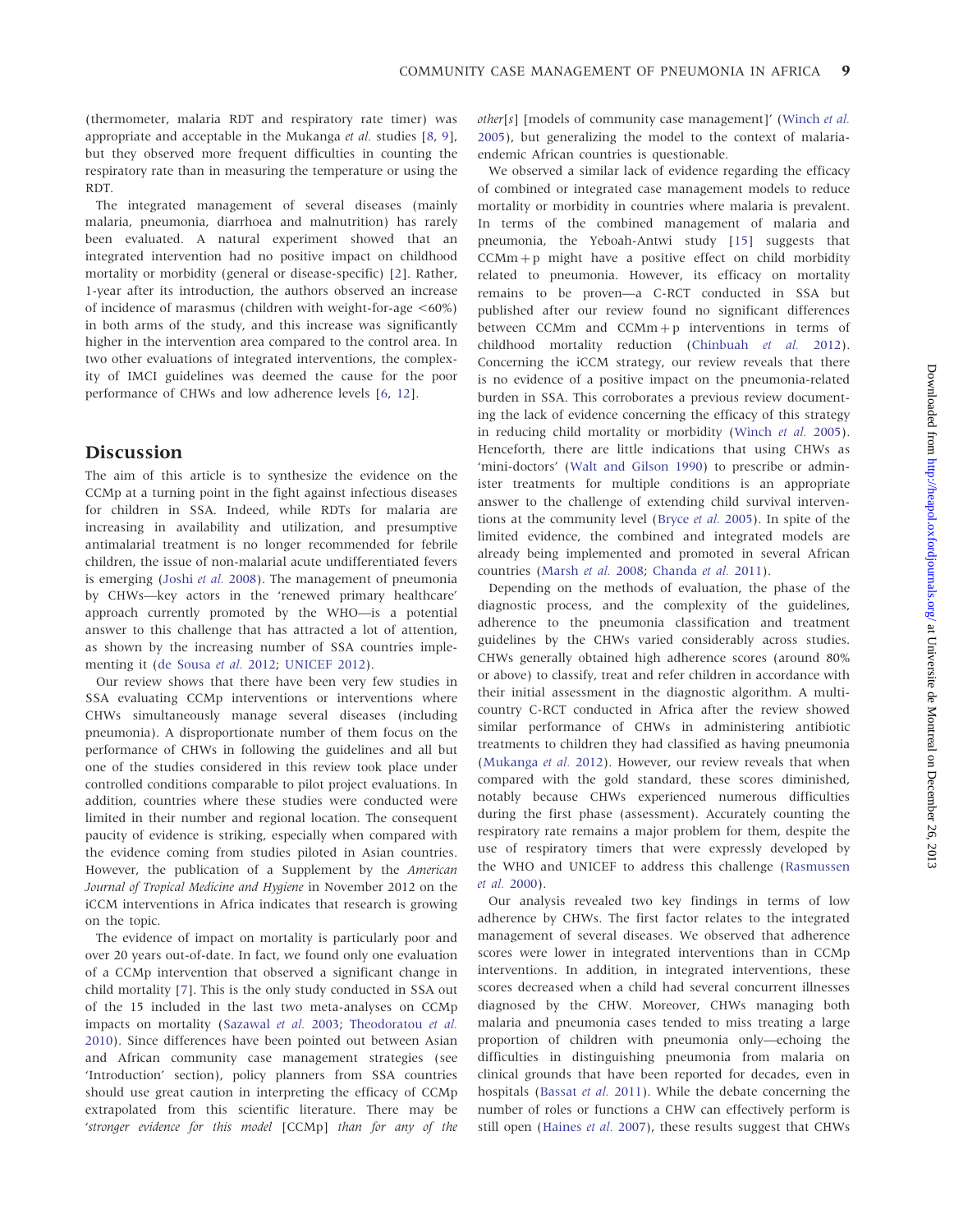might encounter difficulties in managing several diseases, particularly if they are concomitant. Given the high prevalence of co-morbidities in children in these contexts and their lethality ([Fenn](#page-11-0) et al. 2005; [Gwer](#page-11-0) et al. 2007), this is of great concern.

The second key finding is that CHWs' performance when following both the CCMp and IMCI guidelines was weaker for severe pneumonia than for non-severe pneumonia. Because of their potentially fatal outcomes the algorithms usually demand that severe forms of diseases are referred to the nearest health facility. Therefore, failures-to-refer by CHWs are of grave concern and research should establish that there is no additional risk of mortality associated with those community interventions for children with severe pneumonias. A recent randomized controlled trial conducted in Pakistan has just demonstrated the safety of CHWs treating severe cases of pneumonia (instead of referring them to the health centre) [\(Soofi](#page-12-0) et al. 2012). This might be an opportunity to test a simplified protocol of pneumonia management in the SSA context, with the prospect of improving adherence to the guidelines.

To our knowledge, no evaluation of a CCMp intervention has ever established that CHWs' low performance could be detrimental to the intervention's efficacy to reduce child mortality. This relation may not be straightforward, as suggested by studies that found no statistical association between clinicians' low performance to follow IMCI guidelines and clinical outcomes ([Rowe](#page-12-0) et al. 2001; [Baiden](#page-10-0) et al. 2011a). But a noteworthy consequence of the low adherence by CHWs is the misuse of antibiotics. A study comparing CHWs' treatments to the gold standard [\[8\]](#page-13-0) found that 16% of antibiotics treatments prescribed by CHWs were unnecessary—by comparison, a study conducted in Nepal reported only 3% of antibiotics misuse [\(Dawson](#page-11-0) et al. 2008). Admittedly, the practice of overprescribing antibiotics in pneumonia management is not limited to CHWs; it is also a concern with IMCI-trained health personnel in primary care facilities or hospitals [\(Schellenberg](#page-12-0) et al. 2004; [Osterholt](#page-11-0) et al. 2009). However, the fact that the guidelines are simplified to suit CHWs is likely to further reduce their specificity and sensitivity [\[4\]](#page-12-0), increasing the number of unnecessary treatments. The resulting unnecessary costs and increased risk of antibiotics resistance call for caution concerning CCMp ([Simoes 2012](#page-12-0)), especially as the proportion of cases due to bacterial pneumonia varies significantly from region to region and is not always precisely known [\(Cashat-Cruz](#page-10-0) et al. [2005](#page-10-0); [Rudan](#page-12-0) et al. 2008). Furthermore, no research has demonstrated that equipping CHWs with RDTs for malaria does not increase the proportion of antibiotics prescribed unnecessarily. In its present form, the  $CCMm + p$  with RDTs might reflect an unfortunate paradox—the modification of antimalarial treatment recommendations in an effort to slow down the development of artemisinin resistance could increase the emergence of antibiotic resistance by introducing the algorithm-based treatment of pneumonia by CHWs.

We are not arguing that CHWs managing pneumonia cases should be categorically proscribed or that they should not use malaria RDTs to help their diagnosis. The potential positive outcomes for children's health should be evaluated—for example, the increased use of antibiotics after the introduction

of malaria RDTs in health facilities was associated with a reduction of treatment failures [\(Msellem](#page-11-0) et al. 2009). Despite poor adherence to the guidelines, the algorithm-based administration of antibiotics by CHWs might be appropriate depending on the local epidemiological context or the level of child vulnerability—for instance, the lethality of bacterial pneumonia is much higher in cases of concurrent HIV infection or malnutrition [\(Graham](#page-11-0) et al. 2008). On the other hand, as discussed earlier, the more complex the algorithm, the worse the CHWs' adherence to guidelines. Research should address these issues and trade-offs to ensure that the administration of antibiotics, either presumptive or algorithm-based in the CCMp strategy, is not based on weak evidence—as was apparently the policy promoting systematic antibiotic treatments to children with simple malnutrition ([Alcoba](#page-10-0) et al. 2013).

Three additional important issues require further elucidation. First, very little is known about CCMp implementation, while serious problems have been previously identified in similar CHWs interventions. These include drug supply and preservation, motivation and retention of CHWs, power dynamics inside the community, integration with the health system and competition with local drug distributors. Intervention research on CCMp effectiveness and implementation in real-life conditions is needed. Second, an assessment of the unintended impact of CCMp on other healthcare(-seeking) practices is needed. In particular, it is plausible that the administration of antibiotic treatments in villages alters prescribing practices in primary care centres, and undermines decade-long endeavours to promote a rational use of antibiotics ([le Grand](#page-11-0) et al. 1999). Finally, impacts of CCMp on health inequities have not been examined yet, even though it is known that population interventions can increase the burden carried by vulnerable populations ([Ridde 2007\)](#page-12-0). Evaluations of CCM of malaria showed mixed results concerning the equitable distribution of benefits among households of different socioeconomic status [\(Nsungwa-Sabiiti](#page-11-0) et al. 2007; [Siekmans](#page-12-0) et al. 2013).

The current lack of evidence concerning the efficacy, effectiveness and factors of successful implementation coupled with poor CHWs' adherence results, demand a thorough examination of the legitimacy of implementing CCMp in SSA countries, whether integrated with other diseases or not. Before further implementation, innovative approaches to increase CHWs' adherence must be tested. Diagnostic tests distinguishing between viral, bacterial and parasitological infections are also needed ([Baiden](#page-10-0) et al. 2011b). Meanwhile, other options than CHWs prescribing antibiotic treatment—or mothers, as has just been tested ([Sangho](#page-12-0) et al. 2012)—should be considered. Their use as actors of social change inside their community to increase impacts of interventions to prevent pneumonia could be promising ([Holloway](#page-11-0) et al. 2009).

## Limits

The search process, data extraction and assessment of study quality were primarily done by only one of the authors. We opted for this strategy because the ideal procedure (two authors reviewing the data independently and comparing their results) was not feasible, and we preferred that at least one author reviews material in its entirety. In addition, reports from nongovernmental organizations and international organizations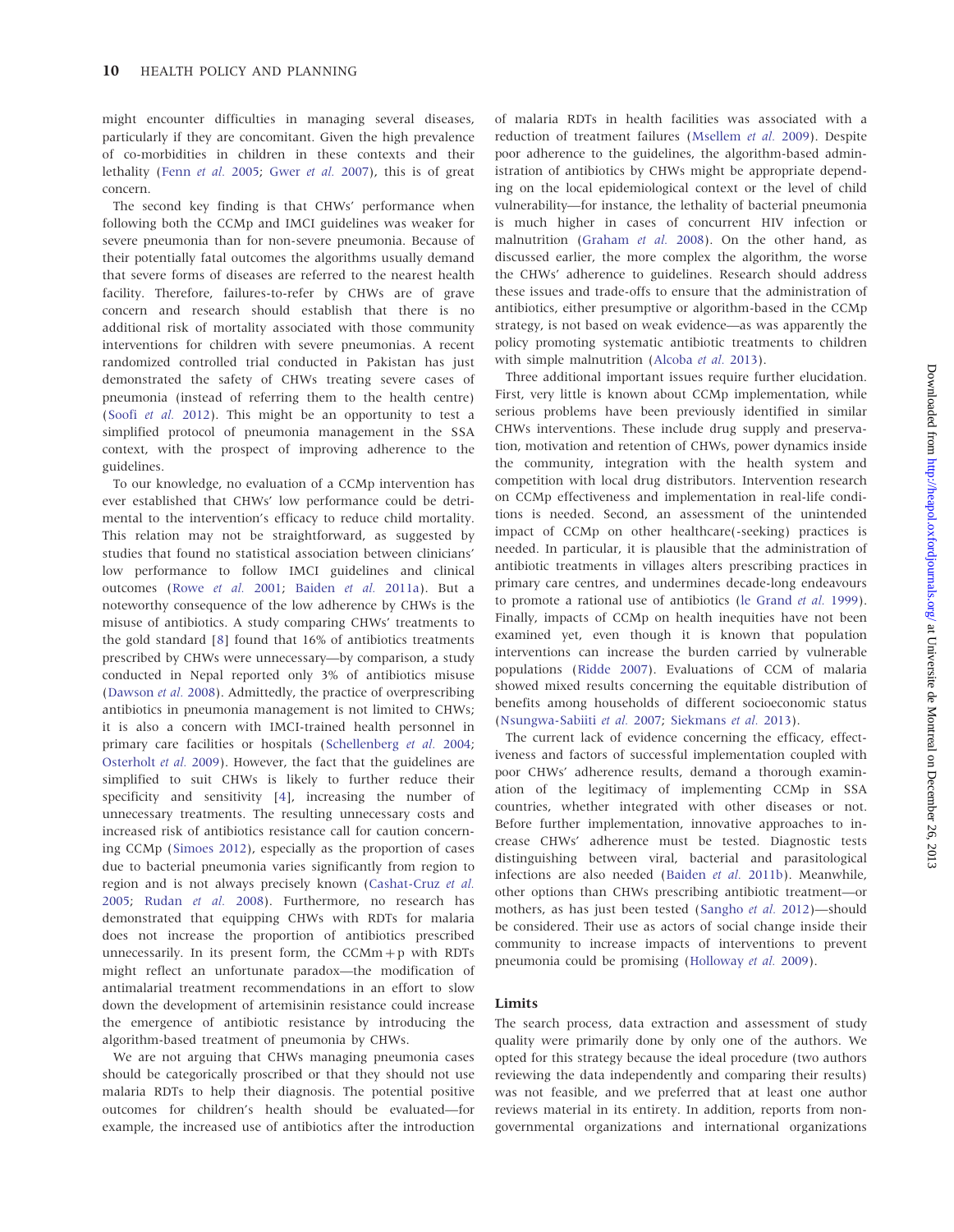<span id="page-10-0"></span>were not considered if not published in peer-reviewed journals. The absence of a methodical gathering of non-published material prevented us from proceeding to a systematic review, which is an essential element of narrative syntheses.

One limitation comes from the fact that this systematic review was conducted a few months before a Supplement was issued in the American Journal of Tropical Medicine and Hygiene. The Supplement covers several aspects of iCCM in SSA countries and presents some empirical studies that would have passed through the selection criteria. We reflect as much as possible on the implications of these studies in our discussion.

# Conclusion

This review showed that there is a lack of evidence concerning CCMp impacts on childhood mortality and morbidity in SSA. Similarly, the efficacy of combined or integrated interventions to reduce the burden attributable to pneumonia remains to be evaluated. CHWs' performance in managing pneumonia suffers from challenges associated with counting the respiratory rate. In integrated interventions, performance scores in managing pneumonia were always lower than for the other diseases. In addition, very few studies evaluated the capacity of CHWs to distinguish severe from moderate pneumonia cases, and the available results suggest there are major problems in doing so. Consequently, CCMp encompasses issues of over-treatment and missed treatment. A more comprehensive and contextual understanding of CHWs' performance is needed, which requires evaluations of CCMp implementation in natural conditions. While the integrated case management of several diseases is currently recommended for CHWs, this review shows important issues and lack of evidence concerning the management of pneumonia, and calls for more context-specific research.

# Supplementary Data

[Supplementary data](http://heapol.oxfordjournals.org/lookup/suppl/doi:10.1093/heapol/czt104/-/DC1) are available at HEAPOL online.

# Acknowledgements

The authors would like to thank the Student thinking group on user fees abolition in West-African countries and Dr Federica Fregonese for their comments made on a previous version of the manuscript.

## Funding

This research received no specific grant from any funding agency. T. Druetz is a Strategic Training Fellow in Global Health Research of the Canadian Institutes of Health Research and Québec Population Health Research Network; he is also funded by the Québec Health Research Fund (FRQS). V. Ridde is a New Investigator of the Canadian Institutes of Health Research.

# Conflict of interest

None declared.

# References

- Ajayi IO, Browne EN, Bateganya F et al. 2008a. Effectiveness of artemisinin-based combination therapy used in the context of home management of malaria: a report from three study sites in sub-Saharan Africa. Malaria Journal 7: 190.
- Ajayi IO, Browne EN, Garshong B et al. 2008b. Feasibility and acceptability of artemisinin-based combination therapy for the home management of malaria in four African sites. Malaria Journal 7: 6.
- Akweongo P, Agyei-Baffour P, Sudhakar M et al. 2011. Feasibility and acceptability of ACT for the community case management of malaria in urban settings in five African sites. Malaria Journal 10: 240.
- Alcoba G, Kerac M, Breysse S et al. 2013. Do children with uncomplicated severe acute malnutrition need antibiotics? A systematic review and meta-analysis. PLoS One 8: e53184.
- Aubouy A. 2011. Promotion of malaria home-based treatment in Africa: the dangers of creating a second health system. International Health 3: 219–20.
- Baiden F, Owusu-Agyei S, Bawah J et al. 2011a. An evaluation of the clinical assessments of under-five febrile children presenting to primary health facilities in rural Ghana. PLoS One 6: 1–8.
- Baiden F, Webster J, Owusu-Agyei S, Chandramohan D. 2011b. Would rational use of antibiotics be compromised in the era of test-based management of malaria? Tropical Medicine  $\theta$  International Health 16: 142–4.
- Bassat Q, Machevo S, O'Callaghan-Gordo C et al. 2011. Distinguishing malaria from severe pneumonia among hospitalized children who fulfilled integrated management of childhood illness criteria for both diseases: a hospital-based study in Mozambique. American Journal of Tropical Medicine and Hygiene 85: 626-34.
- Benguigui Y, Stein F. 2006. Integrated management of childhood illness: an emphasis on the management of infectious diseases. Seminars in Pediatric Infectious Diseases 17: 80–98.
- Black RE, Cousens S, Johnson HL et al. 2010. Global, regional, and national causes of child mortality in 2008: a systematic analysis. Lancet 375: 1969–87.
- Bryce J, Victora CG, Habicht JP et al. 2005. Programmatic pathways to child survival: results of a multi-country evaluation of Integrated Management of Childhood Illness. Health Policy and Planning 20(Suppl. 1):i5–17.
- Cashat-Cruz M, Morales-Aguirre JJ, Mendoza-Azpiri M. 2005. Respiratory tract infections in children in developing countries. Seminars in Pediatric Infectious Diseases 16: 84–92.
- Chanda P, Hamainza B, Moonga HB, Chalwe V, Pagnoni F. 2011. Community case management of malaria using ACT and RDT in two districts in Zambia: achieving high adherence to test results using community health workers. Malaria Journal 10: 158.
- Chinbuah AM, Gyapong JO, Pagnoni F, Wellington EK, Gyapong M. 2006. Feasibility and acceptability of the use of artemetherlumefantrine in the home management of uncomplicated malaria in children 6-59 months old in Ghana. Tropical Medicine  $\mathcal O$ International Health 11: 1003–16.
- Chinbuah MA, Kager PA, Abbey M et al. 2012. Impact of community management of fever (using antimalarials with or without antibiotics) on childhood mortality: a cluster-randomized controlled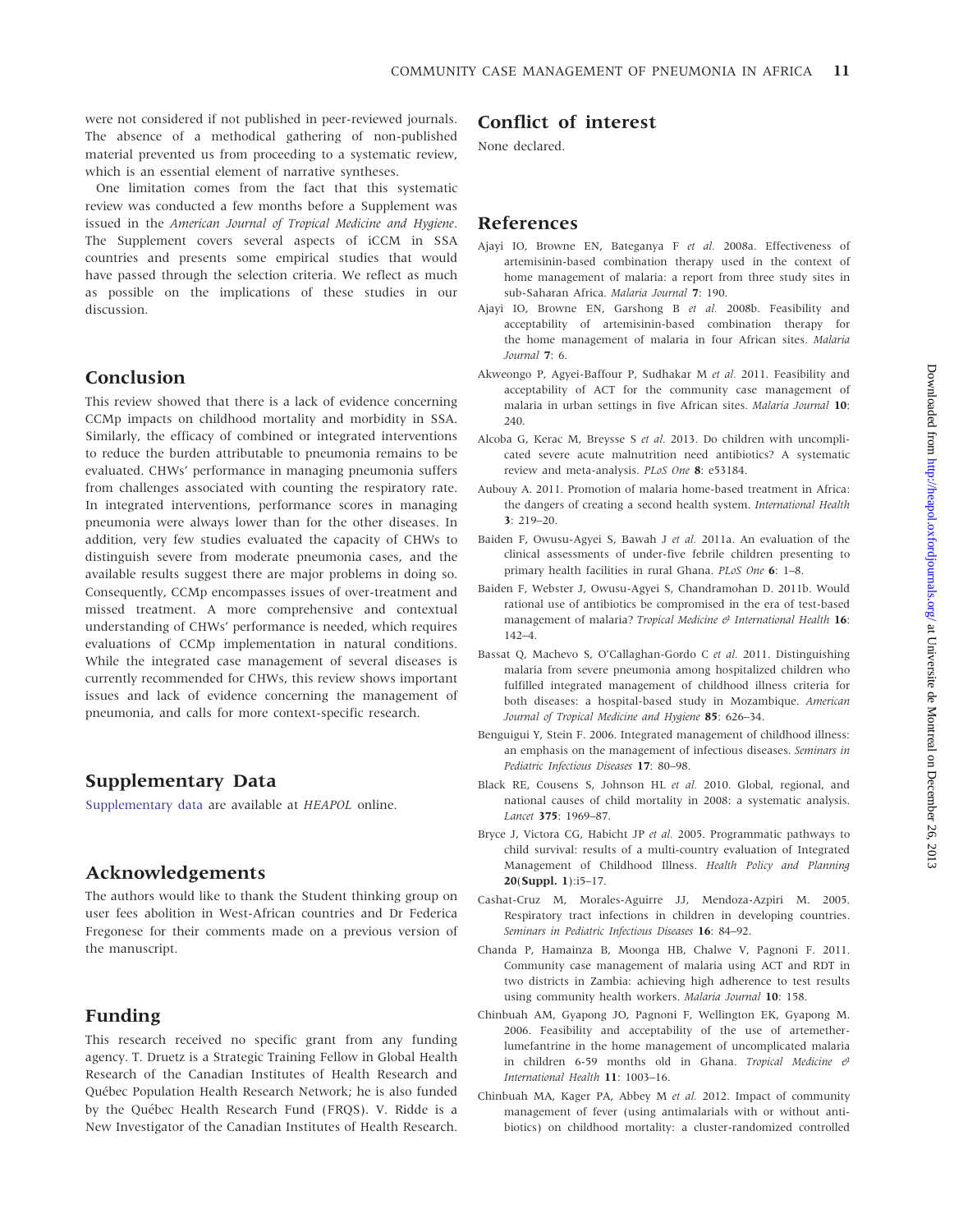<span id="page-11-0"></span>trial in Ghana. American Journal of Tropical Medicine and Hygiene 87: 11–20.

- Chopra M, Binkin NJ, Mason E, Wolfheim C. 2012. Integrated management of childhood illness: what have we learned and how can it be improved? Archives of Disease in Childhood 97: 350–4.
- D'Acremont V, Lengeler C, Mshinda H et al. 2009. Time to move from presumptive malaria treatment to laboratory-confirmed diagnosis and treatment in African children with fever. PLoS Medicine 6: e252.
- Dawson P, Pradhan Y, Houston R et al. 2008. From research to national expansion: 20 years' experience of community-based management of childhood pneumonia in Nepal. Bulletin of the World Health Organization 86: 339–43.
- de Sousa A, Tiedje KE, Recht J, Bjelic I, Hamer DH. 2012. Community case management of childhood illnesses: policy and implementation in Countdown to 2015 countries. Bulletin of the World Health Organization 90: 183–90.
- English BK, Gaur AH. 2010. The use and abuse of antibiotics and the development of antibiotic resistance. In: Finn A, Curtis N, Pollard AJ (eds). Hot Topics in Infection and Immunity in Children. New York: Springer, pp. 73–82.
- Fenn B, Morris SS, Black RE. 2005. Comorbidity in childhood in northern Ghana: magnitude, associated factors, and impact on mortality. International Journal of Epidemiology 34: 368–75.
- Gove S. 1997. Integrated management of childhood illness by outpatient health workers: technical basis and overview. The WHO Working Group on Guidelines for Integrated Management of the Sick Child. Bulletin of the World Health Organization 75(Suppl. 1):7–24.
- Graham SM, English M, Hazir T, Enarson P, Duke T. 2008. Challenges to improving case management of childhood pneumonia at health facilities in resource-limited settings. Bulletin of the World Health Organization 86: 349-55.
- Gwer S, Newton CR, Berkley JA. 2007. Over-diagnosis and co-morbidity of severe malaria in African children: a guide for clinicians. American Journal of Tropical Medicine and Hygiene 77: 6–13.
- Haines A, Sanders D, Lehmann U et al. 2007. Achieving child survival goals: potential contribution of community health workers. Lancet 369: 2121–31.
- Harvey SA, Jennings L, Chinyama M et al. 2008. Improving community health worker use of malaria rapid diagnostic tests in Zambia: package instructions, job aid and job aid-plus-training. Malaria Journal 7: 160.
- Hildenwall H, Rutebemberwa E, Nsabagasani X et al. 2007. Local illness concepts—implications for management of childhood pneumonia in eastern Uganda. Acta Tropica 101: 217–24.
- Holloway KA, Karkee SB, Tamang A et al. 2009. Community intervention to promote rational treatment of acute respiratory infection in rural Nepal. Tropical Medicine  $\theta$  International Health 14: 101-10.
- Ishengoma DS, Francis F, Mmbando BP et al. 2011. Accuracy of malaria rapid diagnostic tests in community studies and their impact on treatment of malaria in an area with declining malaria burden in north-eastern Tanzania. Malaria Journal 10: 176.
- Joshi R, Colford JM Jr, Reingold AL, Kalantri S. 2008. Nonmalarial acute undifferentiated fever in a rural hospital in central India: diagnostic uncertainty and overtreatment with antimalarial agents. American Journal of Tropical Medicine and Hygiene 78: 393–9.
- Kallander K, Hildenwall H, Waiswa P et al. 2008. Delayed care seeking for fatal pneumonia in children aged under five years in Uganda: a case-series study. Bulletin of the World Health Organization 86: 332–8.
- le Grand A, Hogerzeil HV, Haaijer-Ruskamp FM. 1999. Intervention research in rational use of drugs: a review. Health Policy and Planning 14: 89–102.
- Lewin S, Munabi-Babigumira S, Glenton C et al. 2010. Lay health workers in primary and community health care for maternal and child health and the management of infectious diseases. Cochrane Database of Systematic Reviews CD004015.
- Liu A, Sullivan S, Khan M, Sachs S, Singh P. 2011. Community health workers in global health: scale and scalability. Mount Sinai Journal of Medicine 78: 419–35.
- Marsh DR, Gilroy KE, Van de Weerdt R, Wansi E, Qazi S. 2008. Community case management of pneumonia: at a tipping point? Bulletin of the World Health Organization 86: 381–9.
- Meyrowitsch DW, Pedersen EM, Alifrangis M et al. 2011. Is the current decline in malaria burden in sub-Saharan Africa due to a decrease in vector population? Malaria Journal 10: 188.
- Msellem MI, Martensson A, Rotllant G et al. 2009. Influence of rapid malaria diagnostic tests on treatment and health outcome in fever patients, Zanzibar: a crossover validation study. PLoS Medicine 6: e1000070.
- Mtango FD, Neuvians D. 1986. Acute respiratory infections in children under five years. Control project in Bagamoyo District, Tanzania. Transactions of the Royal Society of Tropical Medicine and Hygiene 80: 851–8.
- Mubi M, Janson A, Warsame M et al. 2011. Malaria rapid testing by community health workers is effective and safe for targeting malaria treatment: randomised cross-over trial in Tanzania. PLoS One 6: e19753.
- Mukanga D, Tiono AB, Anyorigiya T et al. 2012. Integrated community case management of fever in children under five using rapid diagnostic tests and respiratory rate counting: a multi-country cluster randomized trial. American Journal of Tropical Medicine and Hygiene 87: 21–9.
- Nsungwa-Sabiiti J, Peterson S, Pariyo G et al. 2007. Home-based management of fever and malaria treatment practices in Uganda. Transactions of the Royal Society of Tropical Medicine and Hygiene 101: 1199–207.
- Osterholt DM, Onikpo F, Lama M, Deming MS, Rowe AK. 2009. Improving pneumonia case-management in Benin: a randomized trial of a multi-faceted intervention to support health worker adherence to Integrated Management of Childhood Illness guidelines. Human Resources for Health 7: 77.
- Pace R, Pluye P, Bartlett G et al. 2012. Testing the reliability and efficiency of the pilot Mixed Methods Appraisal Tool (MMAT) for systematic mixed studies review. International Journal of Nursing Studies 49: 47–53.
- Perez F, Ba H, Dastagire SG, Altmann M. 2009. The role of community health workers in improving child health programmes in Mali. BMC International Health and Human Rights 9: 28.
- Pluye P. 2013. Critical appraisal tools for assessing the methodological quality of qualitative, quantitative and mixed methods studies included in systematic mixed studies reviews. Journal of Evaluation in Clinical Practice 19: 722.
- Pluye P, Gagnon MP, Griffiths F, Johnson-Lafleur J. 2009. A scoring system for appraising mixed methods research, and concomitantly appraising qualitative, quantitative and mixed methods primary studies in mixed studies reviews. International Journal of Nursing Studies 46: 529–46.
- Popay J, Roberts H, Sowden A et al. 2006. Guidance on the Conduct of Narrative Synthesis in Systematic Reviews; a Product from the ESRC Methods Programme. Unpublished report, University of Lancaster, UK.
- Rasmussen Z, Pio A, Enarson P. 2000. Case management of childhood pneumonia in developing countries: recent relevant research and current initiatives. International Journal of Tuberculosis and Lung Disease 4: 807–26.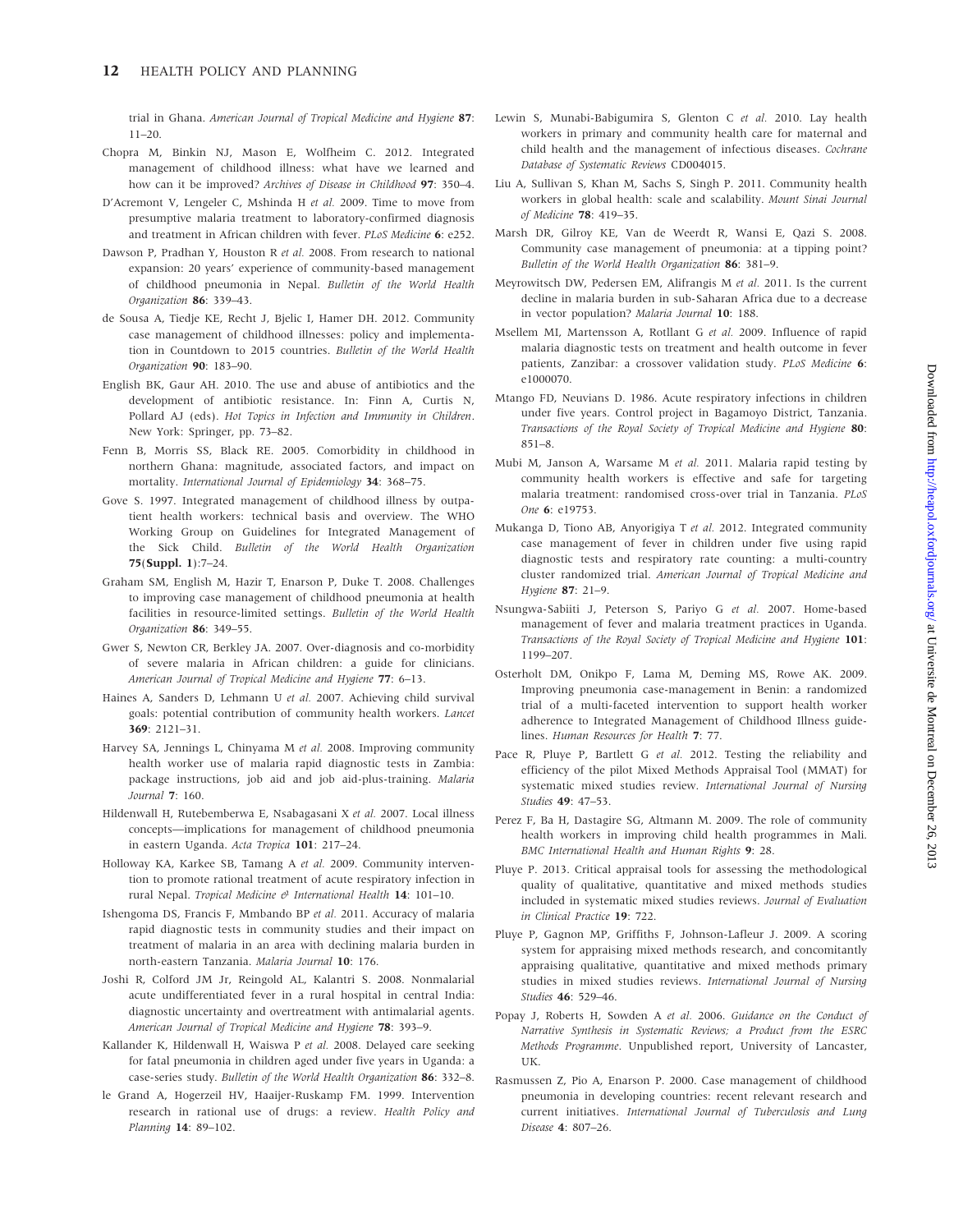- <span id="page-12-0"></span>Ridde V. 2007. Reducing social inequalities in health: public health, community health or health promotion? Promotion and Education 14: 63–7, 111–4.
- Riley I. 1982. Guidelines for research on acute respiratory infections: memorandum from a WHO meeting. Bulletin of the World Health Organization 60: 521–33.
- Rowe AK, Onipko F, Lama M, Cokou F, Deming MS. 2001. Management of childhood illness at health facilities in benin: problems and their causes. American Journal of Public Health 91: 1625–35.
- Rudan I, Boschi-Pinto C, Biloglav Z, Mulholland K, Campbell H. 2008. Epidemiology and etiology of childhood pneumonia. Bulletin of the World Health Organization 86: 408–16.
- Rutebemberwa E, Nsabagasani X, Pariyo G et al. 2009. Use of drugs, perceived drug efficacy and preferred providers for febrile children: implications for home management of fever. Malaria Journal 8: 131.
- Sangho H, Keita AS, Keita HD et al. 2012. [Training mothers: a strategy to improve the treatment of acute respiratory infections among children in Mali]. Sante Publique 24(Spec No):23–31.
- Sazawal S, Black RE. 1992. Meta-analysis of intervention trials on casemanagement of pneumonia in community settings. Lancet 340: 528–33.
- Sazawal S, Black RE, Pneumonia Case Management Trials G. 2003. Effect of pneumonia case management on mortality in neonates, infants, and preschool children: a meta-analysis of communitybased trials. Lancet Infectious Disease 3: 547–56.
- Schellenberg A, Bryce J, De Savigny D et al. 2004. The effect of integrated management of childhood illness on observed quality of care of under-fives in rural Tanzania. Health Policy and Planning 19:  $1-10.$
- Shadish W, Cook T, Campbell D. 2001. Experimental and Quasiexperimental Designs for Generalized Causal Interferences. Boston: Houghton Mifflin.
- Shann F, Hart K, Thomas D. 1984. Acute lower respiratory tract infections in children: possible criteria for selection of patients for antibiotic therapy and hospital admission. Bulletin of the World Health Organization 62: 749–53.
- Siekmans K, Sohani S, Kisia J et al. 2013. Community case management of malaria: a pro-poor intervention in rural Kenya. International Health 5: 196–204.
- Simoes EA. 2012. Community case management of severe pneumonia. Lancet 379: 1703, author reply 1703-4.
- Soofi S, Ahmed S, Fox MP et al. 2012. Effectiveness of community case management of severe pneumonia with oral amoxicillin in children aged 2-59 months in Matiari district, rural Pakistan: a clusterrandomised controlled trial. The Lancet 379: 729–37.
- Theodoratou E, Al-Jilaihawi S, Woodward F et al. 2010. The effect of case management on childhood pneumonia mortality in developing countries. International Journal of Epidemiology 39(Suppl. 1):i155–71.
- Ukwaja KN, Aina OB, Talabi AA. 2011. Clinical overlap between malaria and pneumonia: can malaria rapid diagnostic test play a role? Journal of Infection in Developing Countries 5: 199-203.
- UNICEF. 2012. Community Case Management of Diarrhea, Malaria and Pneumonia, Tracking Science to Policy and Practice in Sub-Saharan. New York: United Nations Children's Fund.
- Walt G, Gilson L. 1990. Community Health Workers in National Programmes: Just Another Pair of Hands? Milton Keynes & Philadelphia: Open University Press.
- Weber MW, Mulholland EK, Jaffar S et al. 1997. Evaluation of an algorithm for the integrated management of childhood illness in

an area with seasonal malaria in the Gambia. Bulletin of the World Health Organization 75(Suppl. 1):25-32.

- WHO. 1986. Basic Principles for Control of Acute Respiratory Infections in Children in Developing Countries; A Joint WHO/UNICEF Statement. Geneva: World Health Organization.
- WHO. 1989. Strengthening the Performance of Community Health Workers in Primary Health Care. Report of a WHO Study Group. Technical Report Series 780 [microform]. Geneva: World Health Organization.
- WHO. 2004. Scaling up Home-based Management of Malaria: from Research to Implementation. Geneva: World Health Organization.
- WHO. 2008a. Community-directed Interventions for Major Health Problems in Africa; A Multi-country Study; Final Report. Geneva: World Health Organization.
- WHO. 2008b. The Global Burden of Disease, 2004 Update. Geneva: World Health Organization.
- WHO. 2010a. Guidelines for the Treatment of Malaria. 2nd edn. Geneva: World Health Organization.
- WHO. 2010b. World Malaria Report 2010. Geneva: World Health Organization.
- WHO Regional Office for Africa. 1992. Guidelines for the Diagnosis and Treatment of Malaria in Africa: Based on the Report of an Informal Consultation of Experts on Malaria in the African Region. Brazzaville: Regional Office for Africa of the World Health Organization.
- WHO, UNICEF. 2004. Management of Pneumonia in Community Settings. New York: World Health Organization & UNICEF.
- WHO, UNICEF. 2006. Management of Sick Children by Community Health Workers; Intervention Models and Programme Examples. Geneva: World Health Organization & UNICEF.
- WHO, UNICEF. 2012. Integrated Community Case Management (iCCM). Geneva: World Health Organization & UNICEF.
- Winch PJ, Gilroy KE, Wolfheim C et al. 2005. Intervention models for the management of children with signs of pneumonia or malaria by community health workers. Health Policy and Planning 20: 199–212.
- Yeboah-Antwi K, Pilingana P, Macleod WB et al. 2010. Community case management of fever due to malaria and pneumonia in children under five in Zambia: a cluster randomized controlled trial. PLoS Medicine 7: e1000340.

# Coding table of the 15 studies included for narrative synthesis

- 1. Degefie T, Marsh D, Gebremariam A et al. 2009. Community case management improves use of treatment for childhood diarrhea, malaria and pneumonia in a remote district of Ethiopia. Ethiopian Journal of Health Development 23: 120–6.
- 2. Greenwood BM, Bradley AK, Byass P et al. 1990. Evaluation of a primary health care programme in The Gambia. II. Its impact on mortality and morbidity in young children. Journal of Tropical Medicine and Hygiene 93: 87–97.
- 3. Hamer DH, Brooks ET, Semrau K et al. 2012. Quality and safety of integrated community case management of malaria using rapid diagnostic tests and pneumonia by community health workers. Pathogens and Global Health 106: 32–9.
- 4. Kallander K, Tomson G, Nsabagasani X et al. 2006. Can community health workers and caretakers recognise pneumonia in children? Experiences from western Uganda. Transactions of the Royal Society of Tropical Medicine and Hygiene 100: 956–63.
- 5. Kalyango JN, Rutebemberwa E, Alfven T et al. 2012. Performance of community health workers under integrated community case